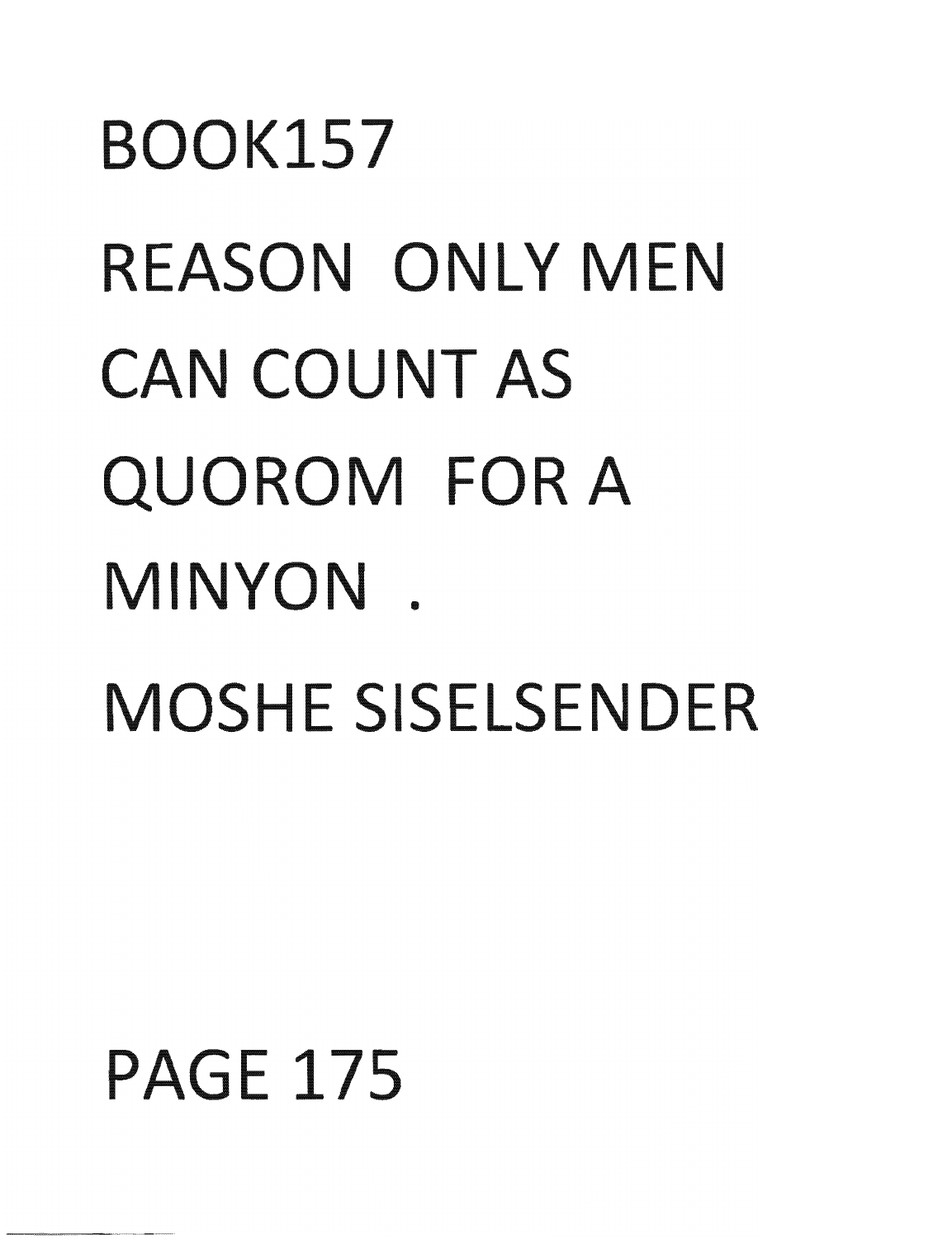**RAMBAM MAIMONIDES IN**  HIS **MONUMENTAL BOOK**  SEFER **HAMITZVOT** EXPLAINS HIS THESIS **OF TRYAG MITZVOT 613 POSITIVE AND NEGATIVE COMMANDMENTS** JEWS ARE **MANDATED TO** OBSERVE **TALMUD MAKOS** 23B last few lines of page page 176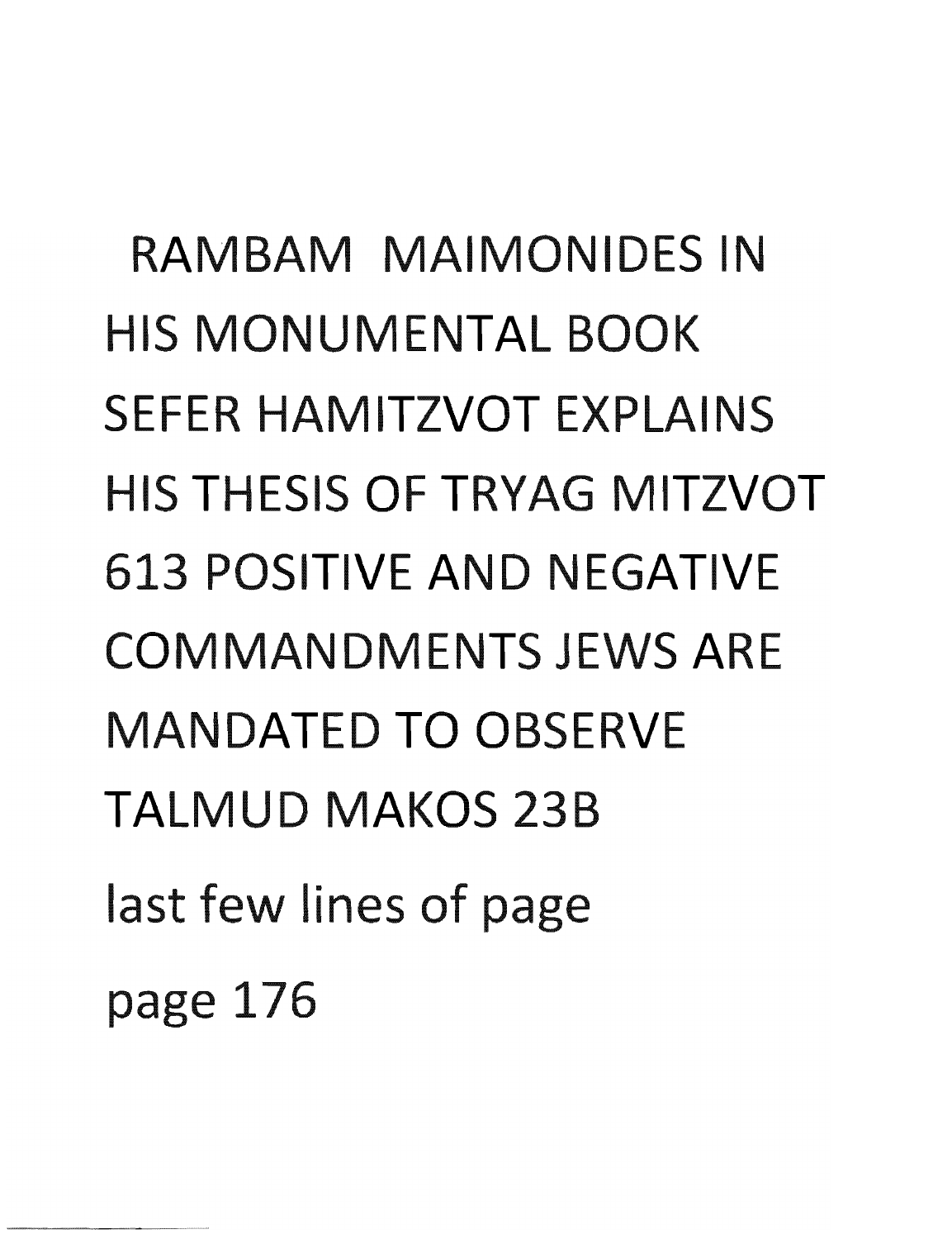**RAV** SIMLOYE WRITES THERE EXIST 365 NEGATIVE **COMMANDMENTS**  CORRESPONDING **TO** THE SOLAR CALENDAR **THAT** HAS 365 DAYS **AN D** 248 POSITIVE **COMMANDMENTS**  CORRESPONDING **TO HUMAN**  ORGANS.

Page 177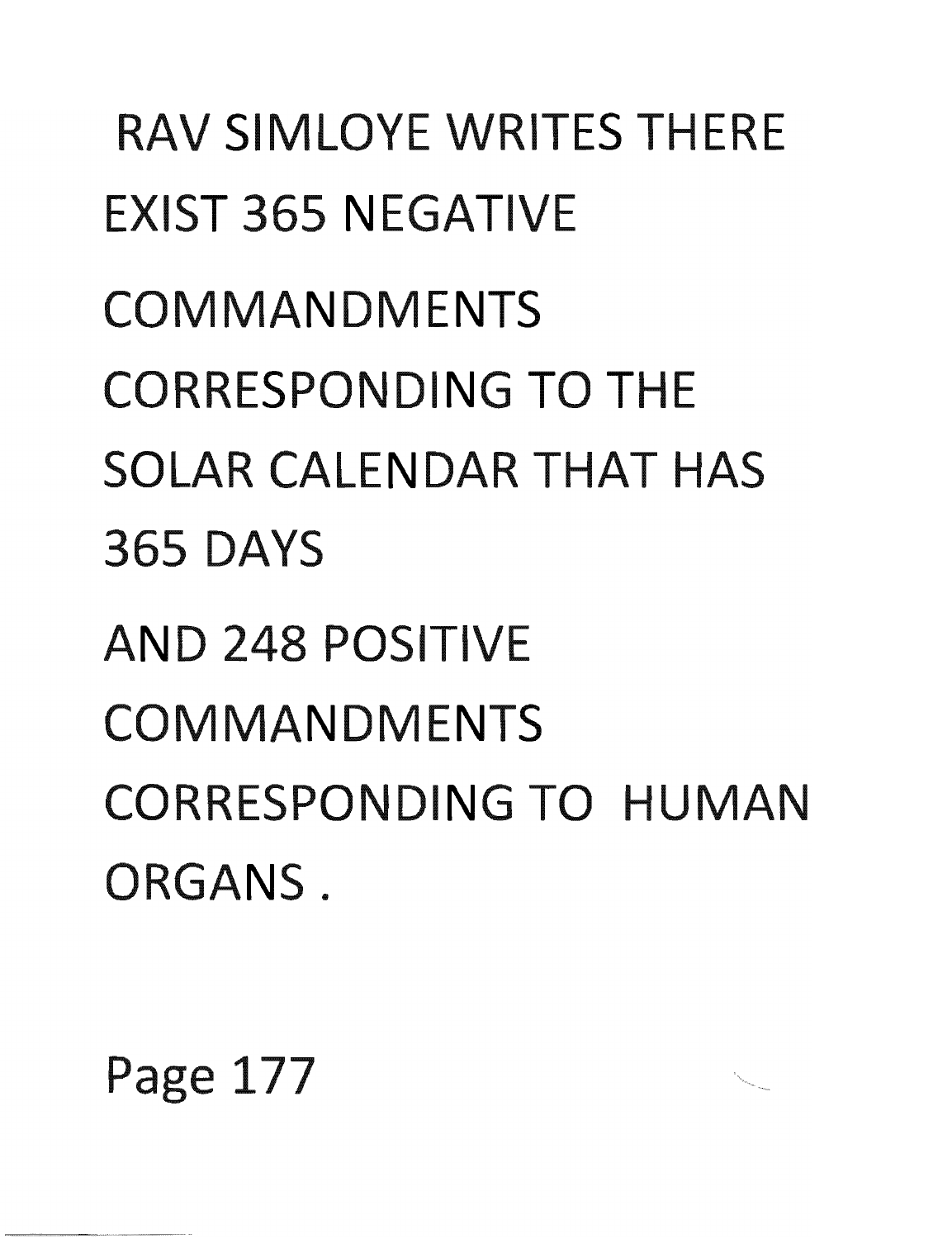HOWEVER **A COUNT** OF ALL THE COMMANDMENTS **REVEALS THAT THERE ARE 611 NOT 613. THE TALMUD MAKOS** NEXT PAGE 24A EXPLAINS. THE COMMANDMENTS [1] "I **AM** YOUR GOD" [2]" **YOU** SHALL HAVE **NO OTHER GODS"**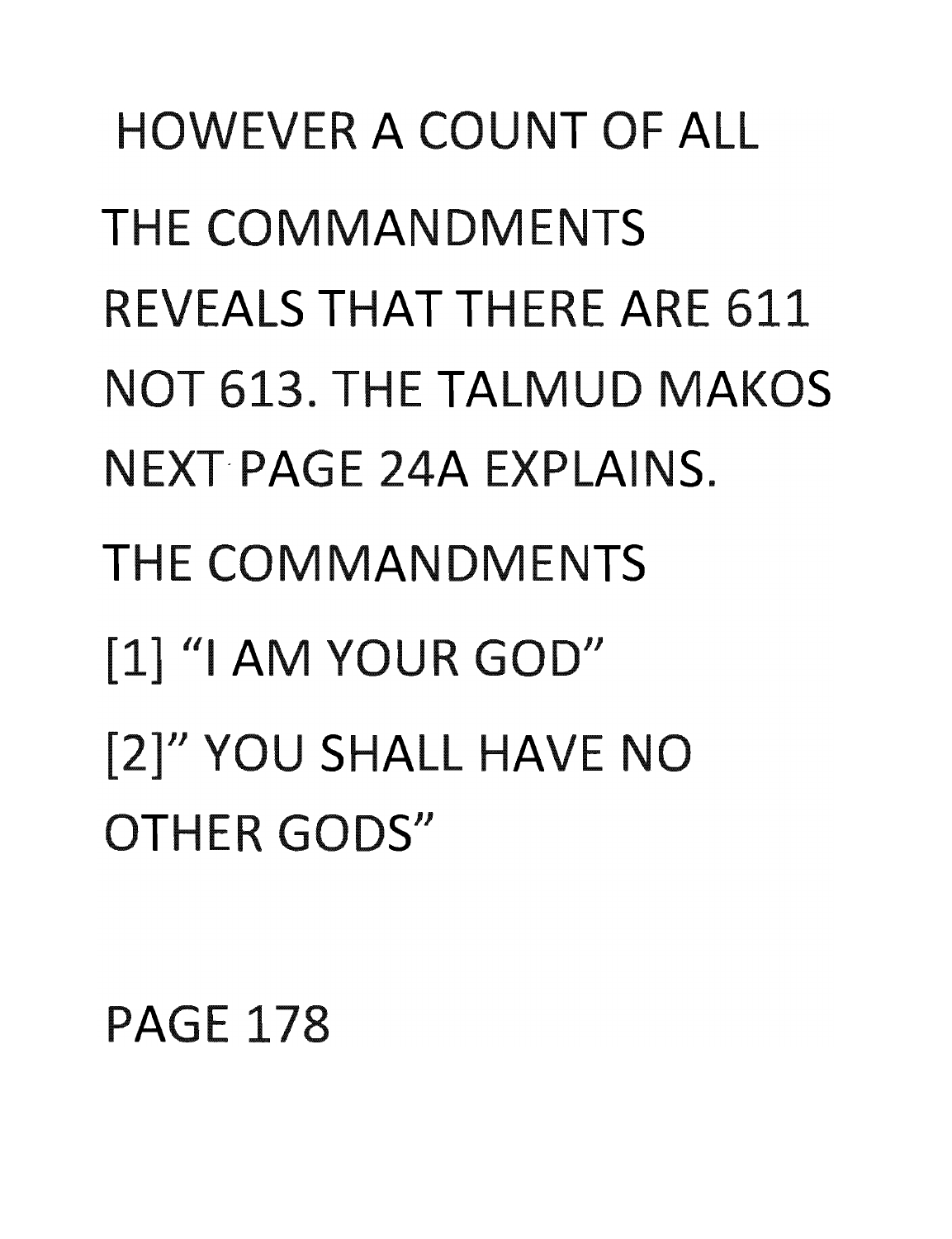## JEWS HEARED DIRECTLY FROM GOD. ALL **TH E OTH** ER COMMNDMENTS THEY HEARD FROM MOSES **WHO** HEARD FROM GOD.

RAMBAM SEFER HAMITZVIT MITZVAH #10 STATES

RECITING KRIAS SHMA **AND**  PRAYER ARE MANDATE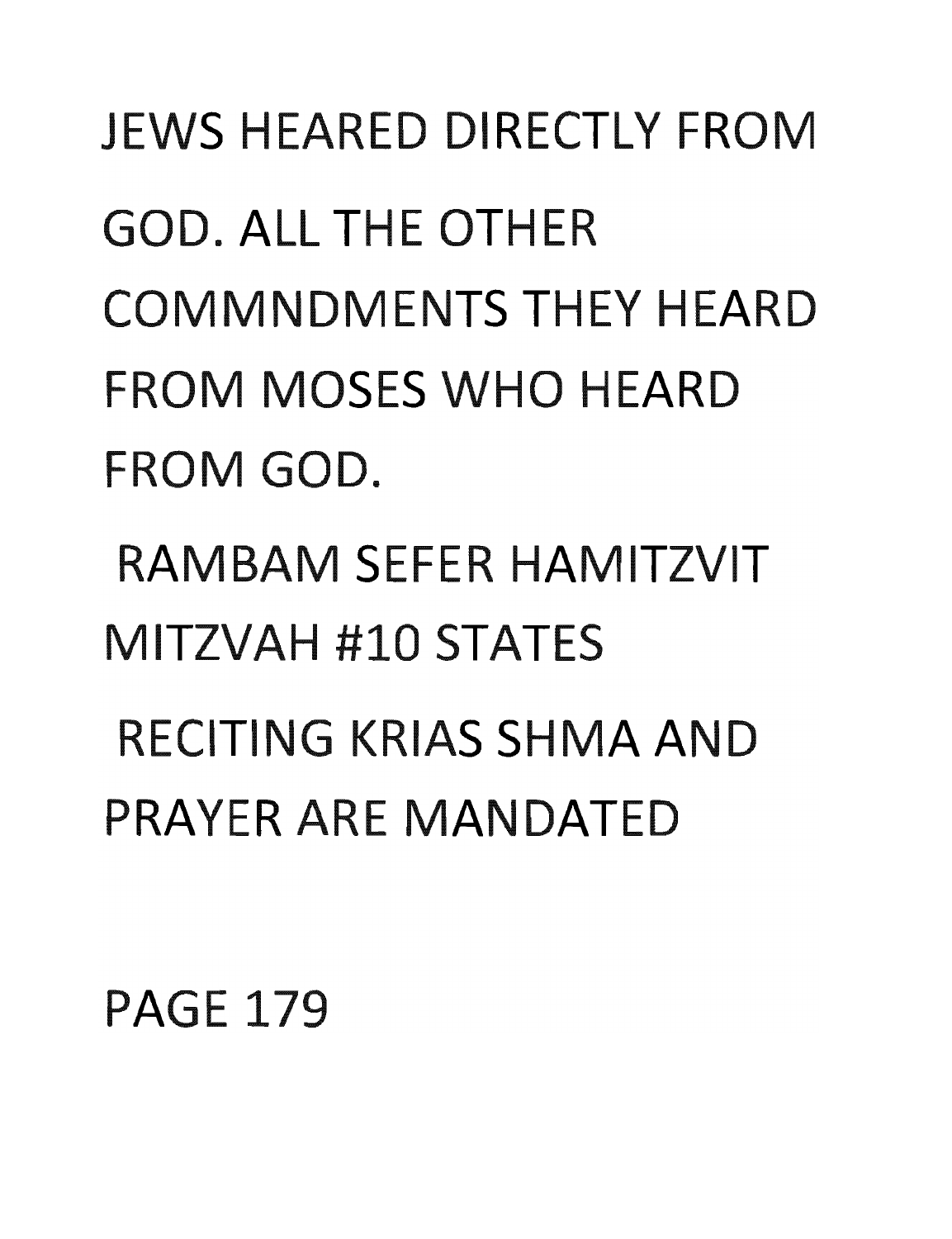MEDURAISA. THE TIME PERIOD IN THE EVENING **AND** DURING THE **DAY** WHEN **TO** RECITE KRIAS SHMA IS DIVINELY **ORDAINED** 

II ONE FOURTH OF THE DAY" THUS IF THE **DAY** IS 12 HOURS KRIAS SHMA MUST BE RECITED **NO** MORE **THAN** 3 HOURS. IF **T DAY** BEGINS **AT** SAM THEN KRIAS SHMA MUST BE PAGE 180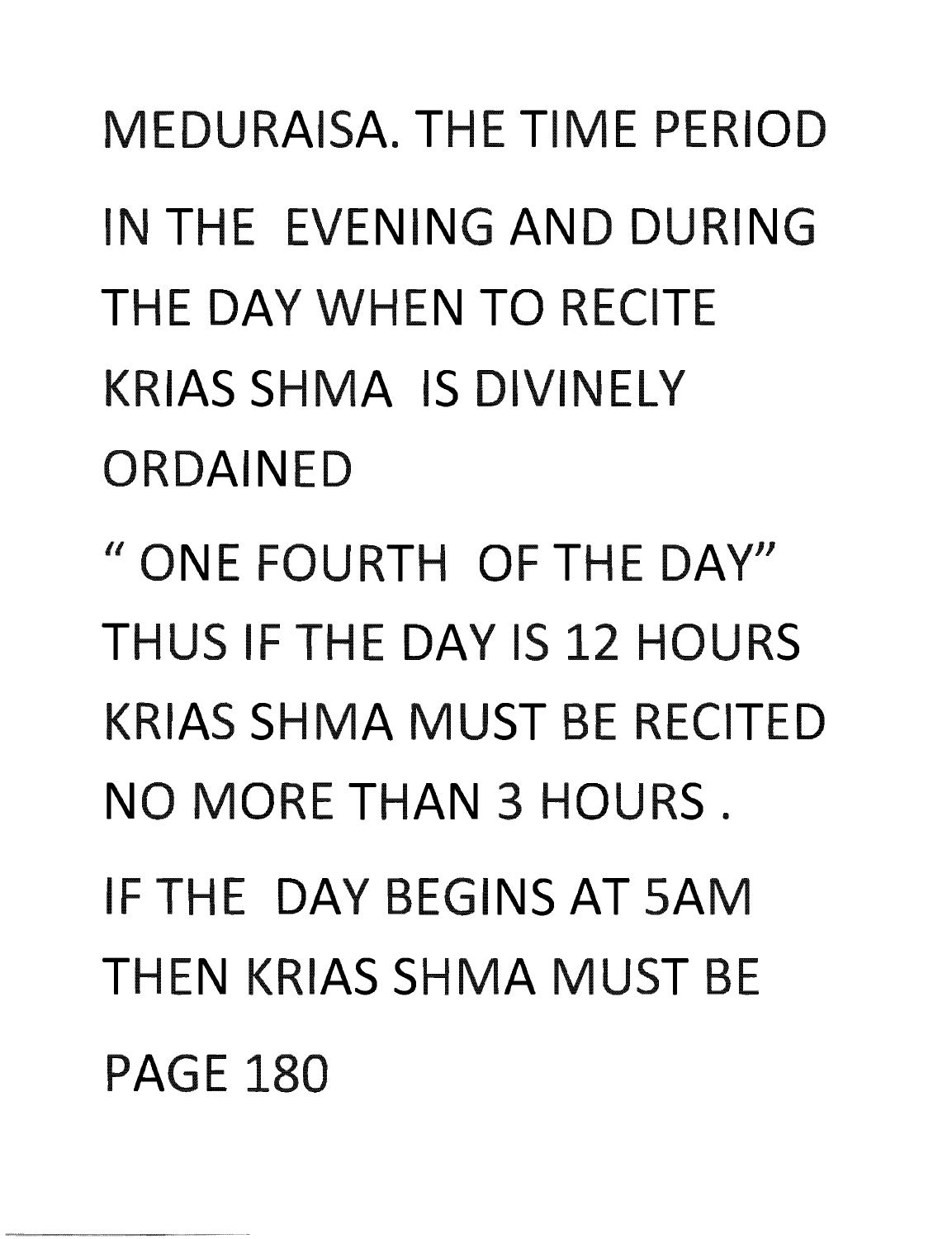## RECITED NO LATER THAN

8AM . ALTHOUGH PRAYER IS MEDURAISA DIVINELY ORDAINED THE SAGES FOLLOWING THE DESTRUCTION OF THE FIRST TEMPLE ANSHE KNESET HAGEDOLO MEMBERS OF THE GREAT ASSEMBLY FOLLOWED THE LEAD OF THE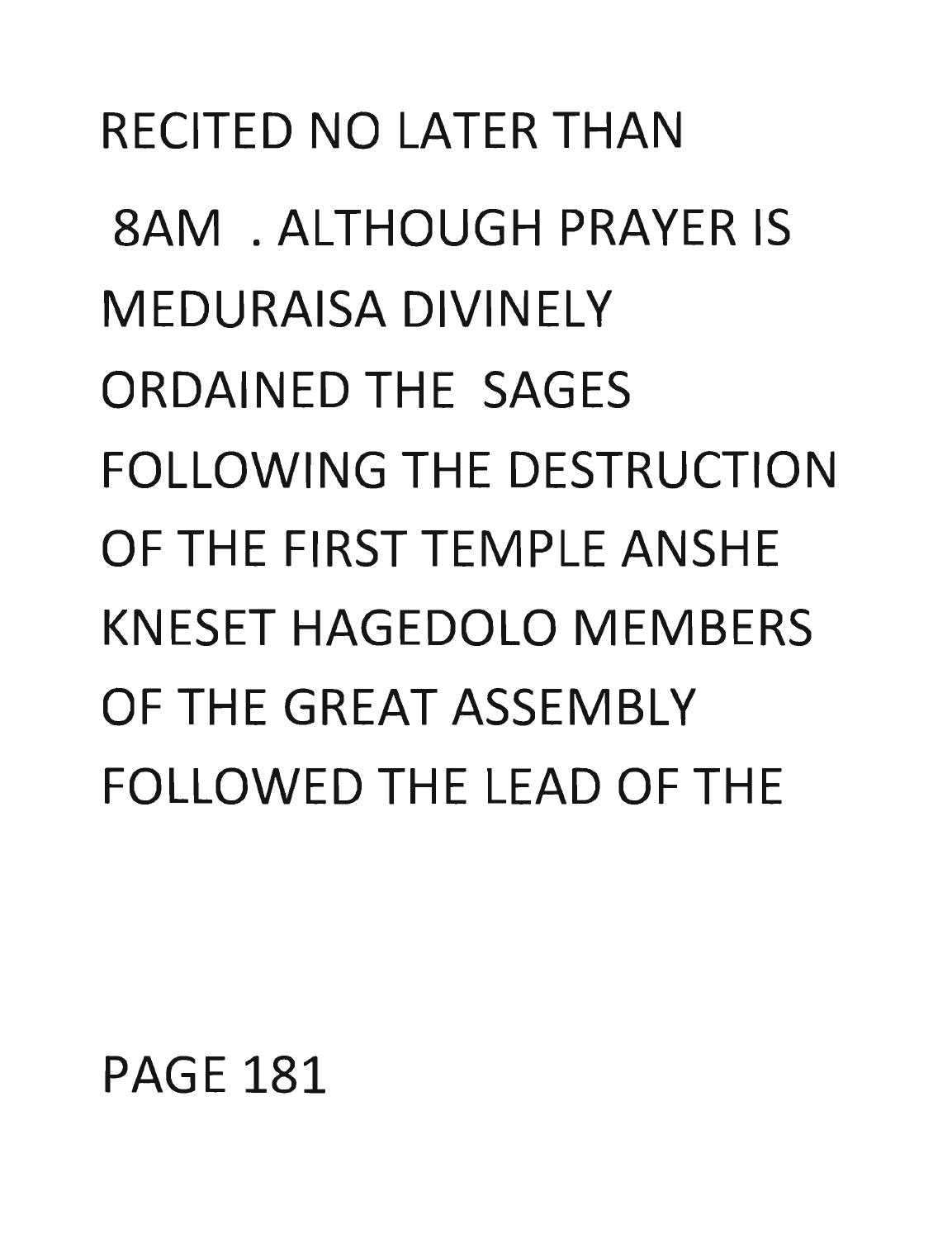DIVINE STRUCTURING OF A TIME LIMITATION DURING WHICH READING SHMA **CAN**  BE RECITED. THEY CREATED A TIME ILMITATION FOR P,RAYERS=1/3 OF THE **DAY** OR FOUR HOURS WHEN **DAY** IS 12 HOURS.

THUS WOMEN ARE EXEMPT FROM TIME LIMITATIONS OF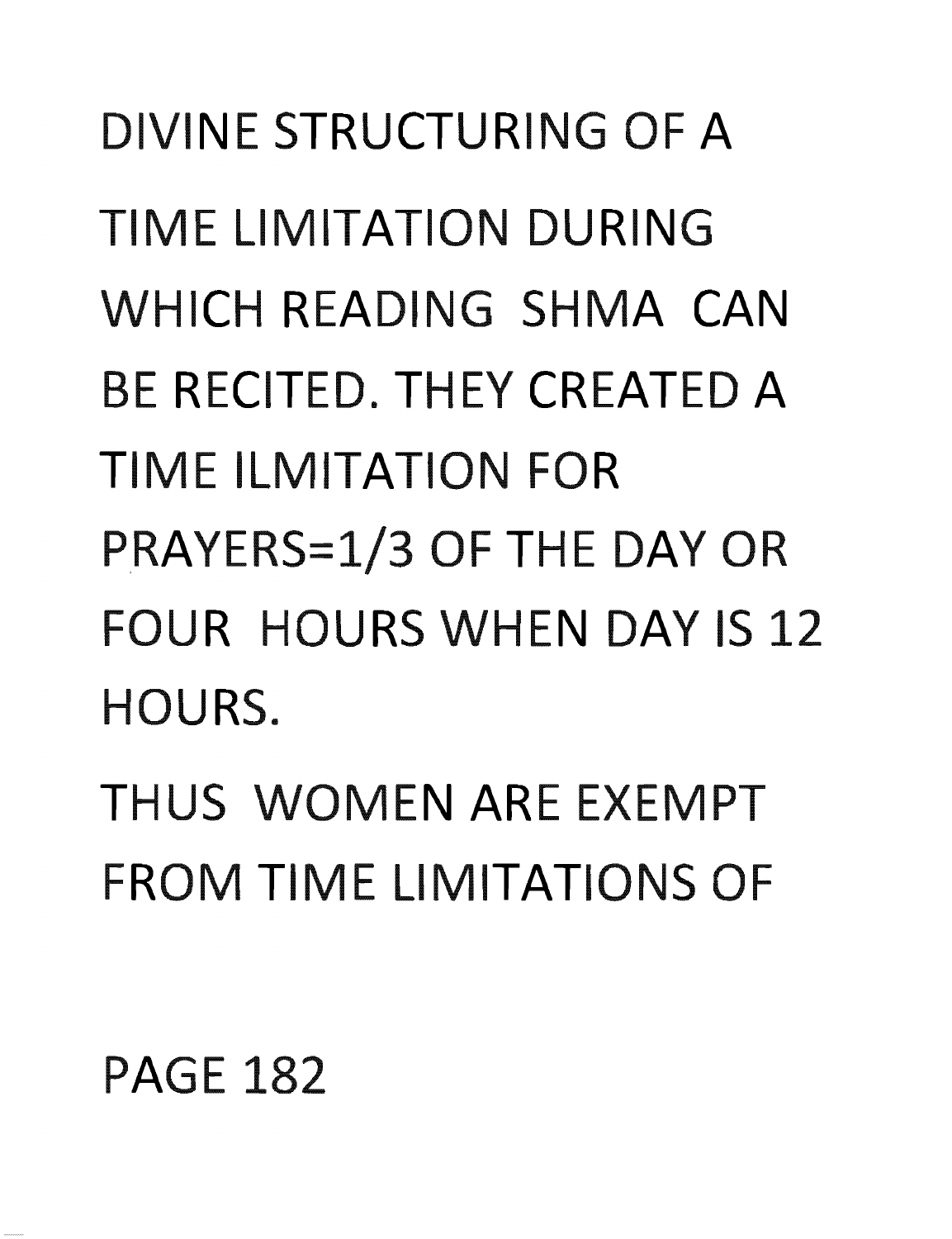## SHMA AND PRAYERS.

WHEREVER RAMBAM OMITS THIS COMMENT WOMEN ARE INCLUDED.

THUS THERE EXISTS A MITZVAH OF RECITING BENEDICTIONS AFTER ONE EATS A MEAL THAT HAS BREAD. RAMBAM DOES NOT ADD THE COMMENT WOMEN ARE **PAGE 183**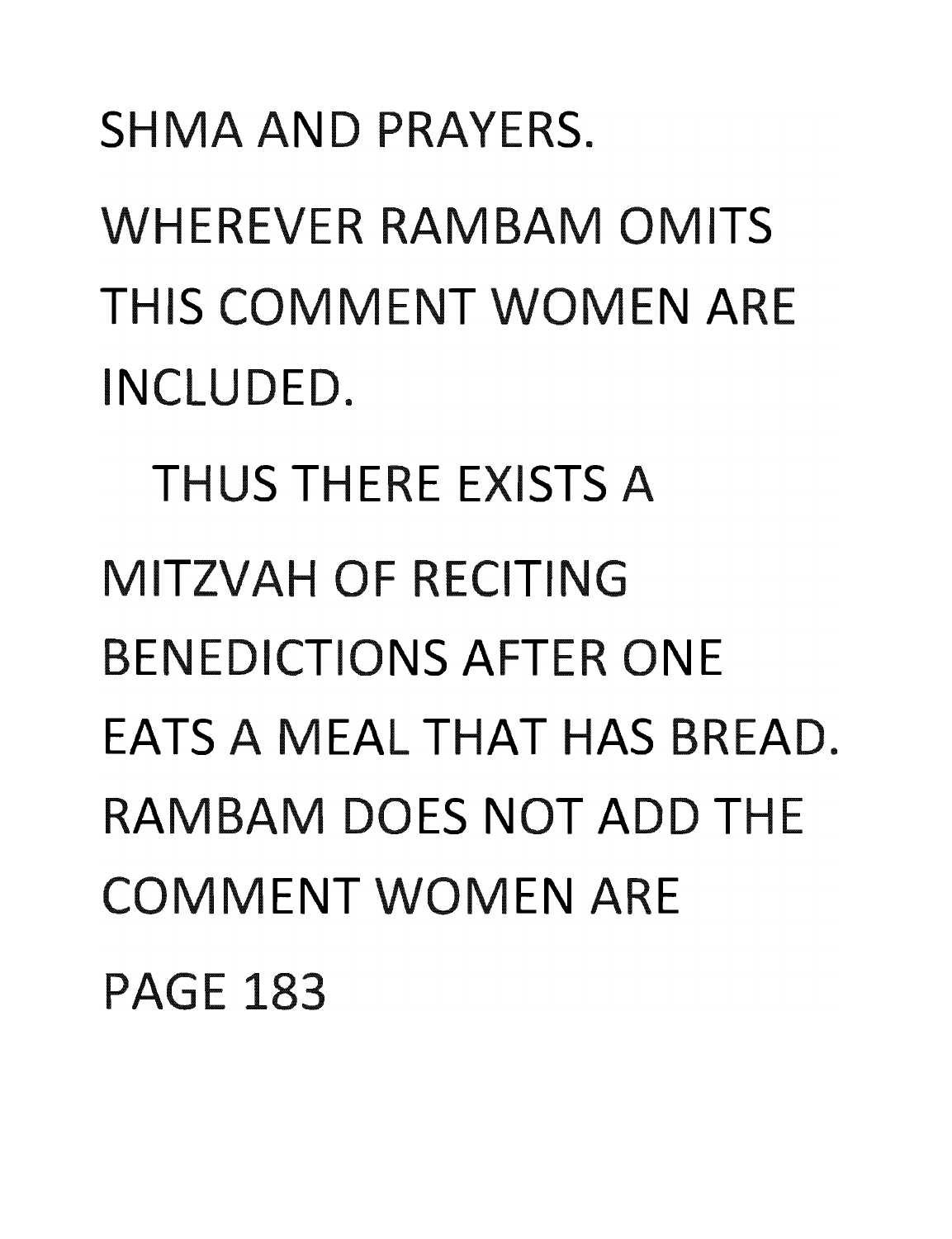EXEMP T. THUS WOMEN ARE MANDATED TO RECITE THE BLESSINGS AFTERS SUCH A MEAL.MITZVAH 19 HOWEVER ONLY MEN AR OBLIGATED BY MITZVAH 10 TO RECITE KRIAS SHMA AND PRAY FOLLOWING A SCHEDULE WHEN PRAYERS CAN BE RECITED.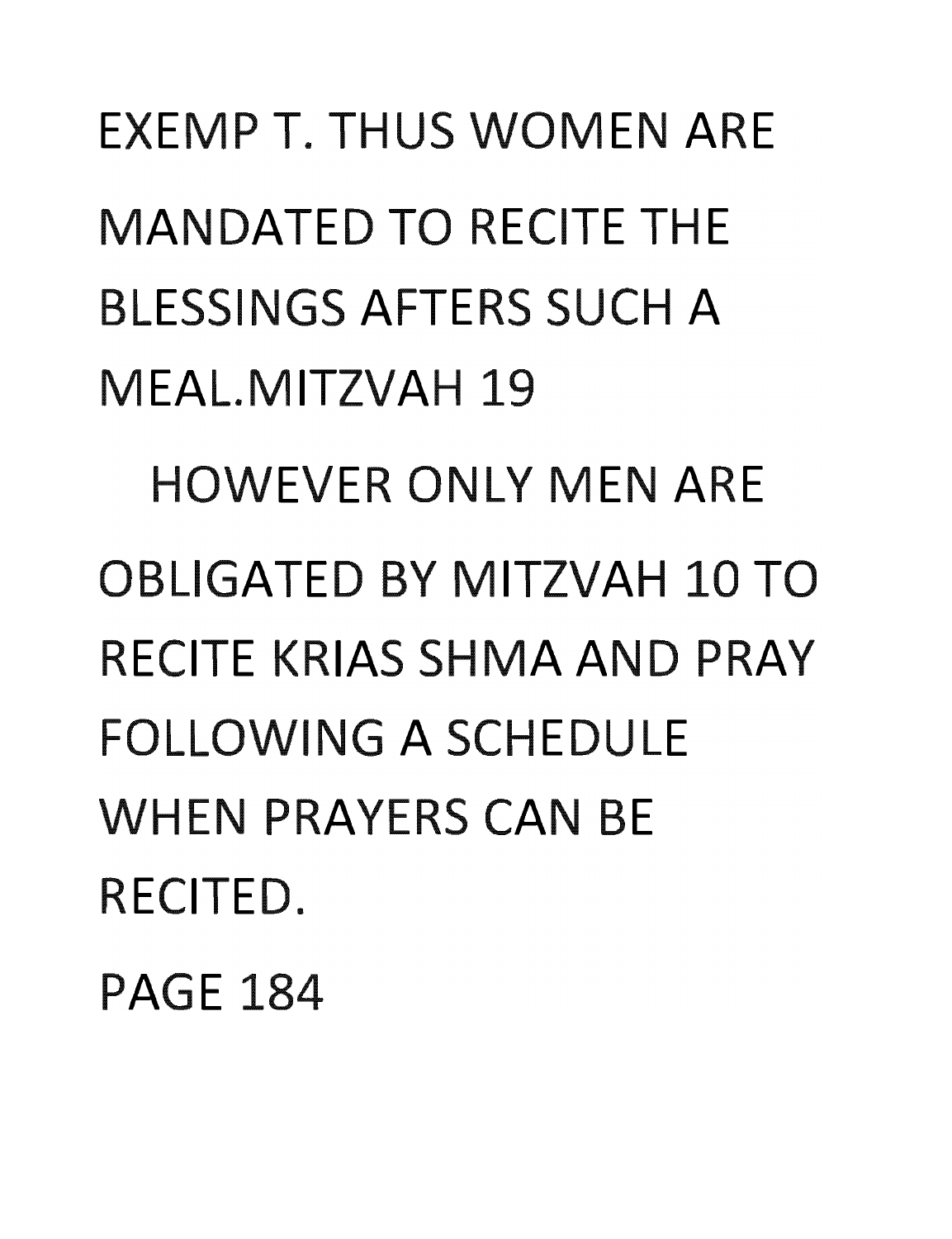**THEIR OWN SCHEDULE AND COMPOSE THEIR OWN** PRAYERS. RASHI **AND** OTHER COMMENTATORS RULE **THAT**  WOMEN SHOULD PRAY **FOLLOWING THE SAME** 

HOWEVER THEY **CAN** CHOOSE

WOMEN MUST PRAY.

PAHE 185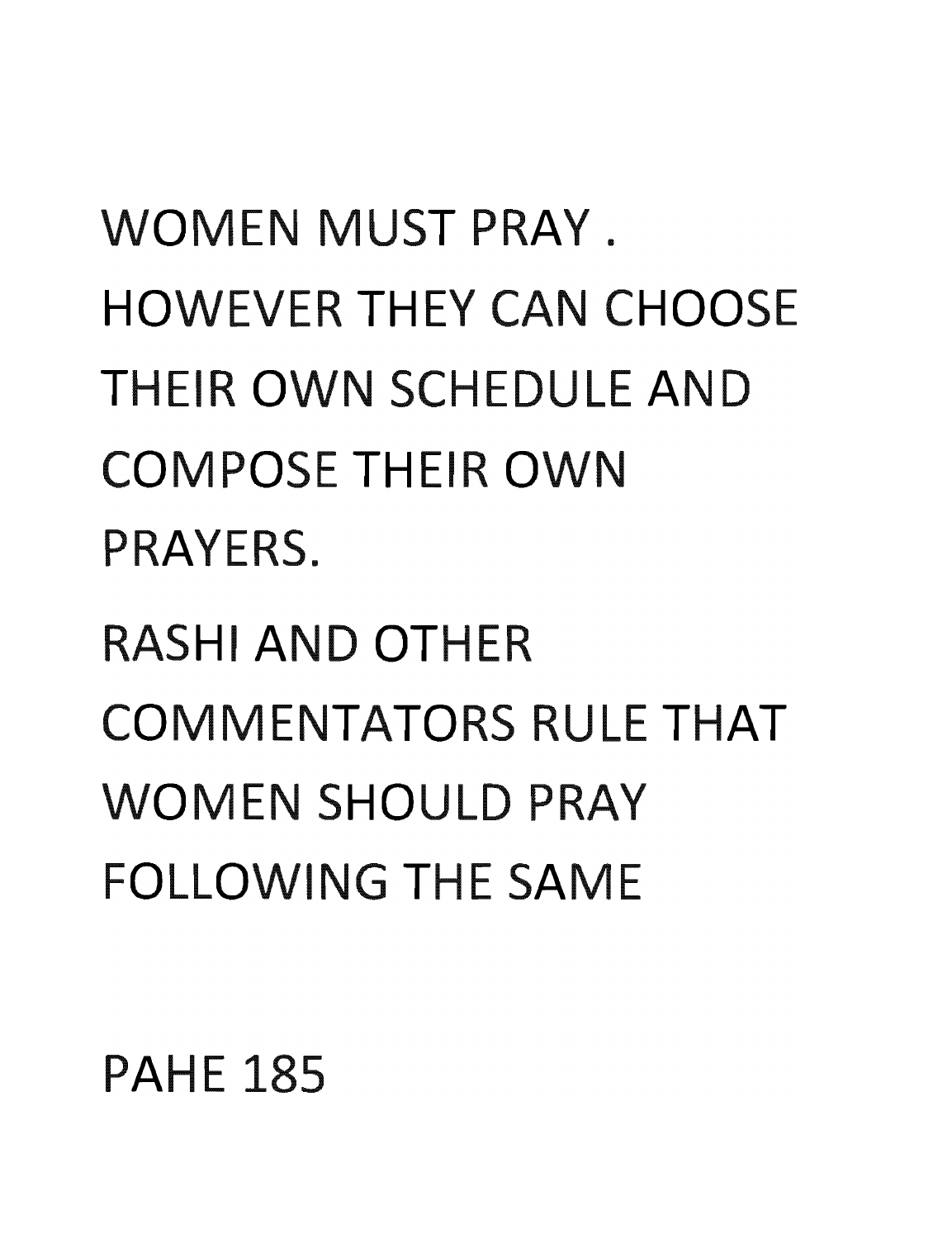## SCHEDULE AS MEN.

MY GRANDMOTHER THE DAUGHTER OF RAV MOSHE KATZENELENBOGEN THE AUTHOR OF RESPONSA ON FOUR PARTS OF THE SHULCHAN ARUCH OHEL MOSHE DID NOT PRAY THREE TIMES A DAY SIMILAR TO MEN. SHE FOLOWED THE RULING OF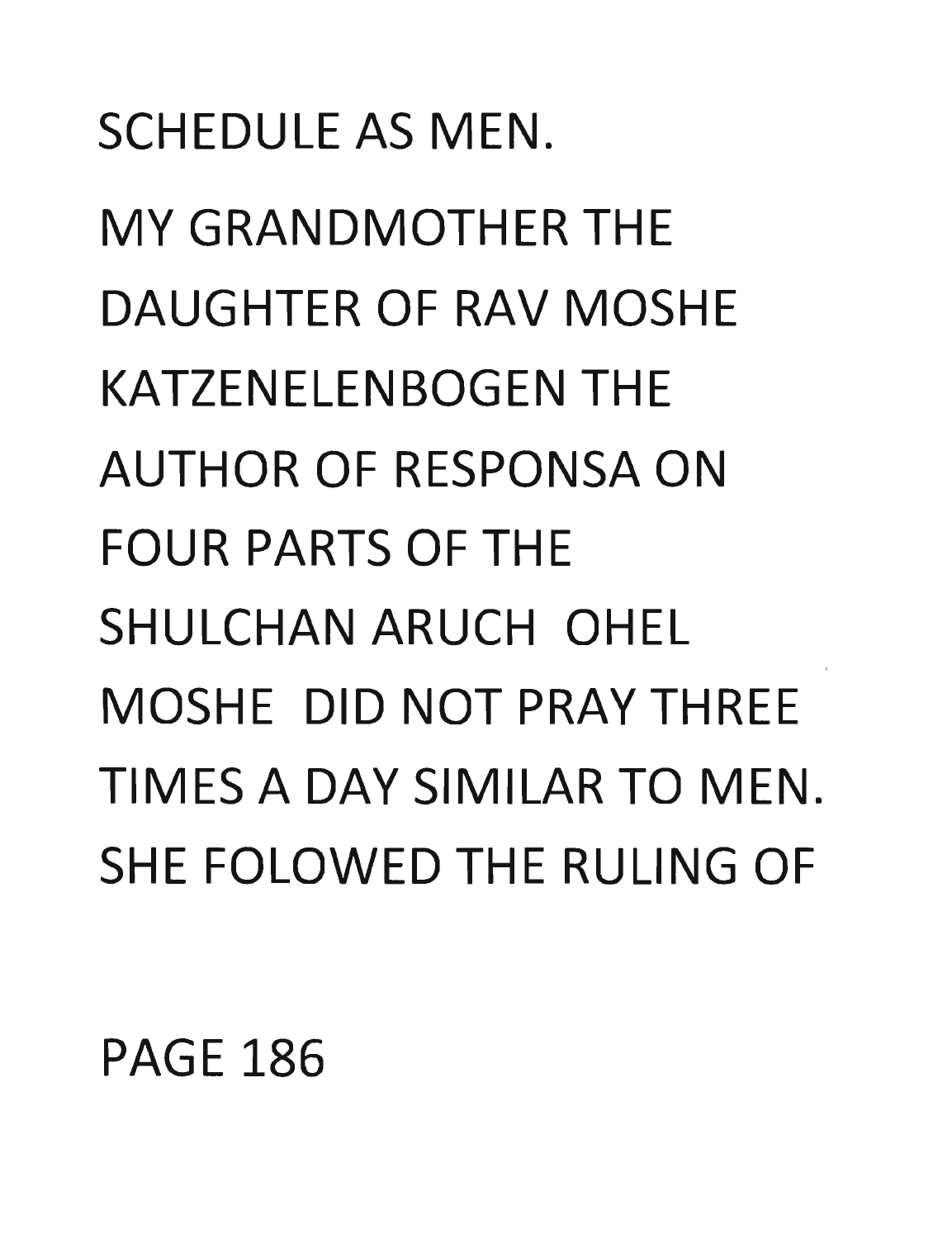## THE RAMBAM SHE RECITED KRIAS SHMA IN THE MORNING AND RECITED A PRAYER SHE COMPOSED.

THUS IT FOLLOWS THAT WHEN THE RABBIS OF THE GREATR ASSEMBLY CREATED THE CONCEPT OF A MINYON THEY STIPULATED THAT THIS QUORUM CAN BE COMPOSED PAGE 187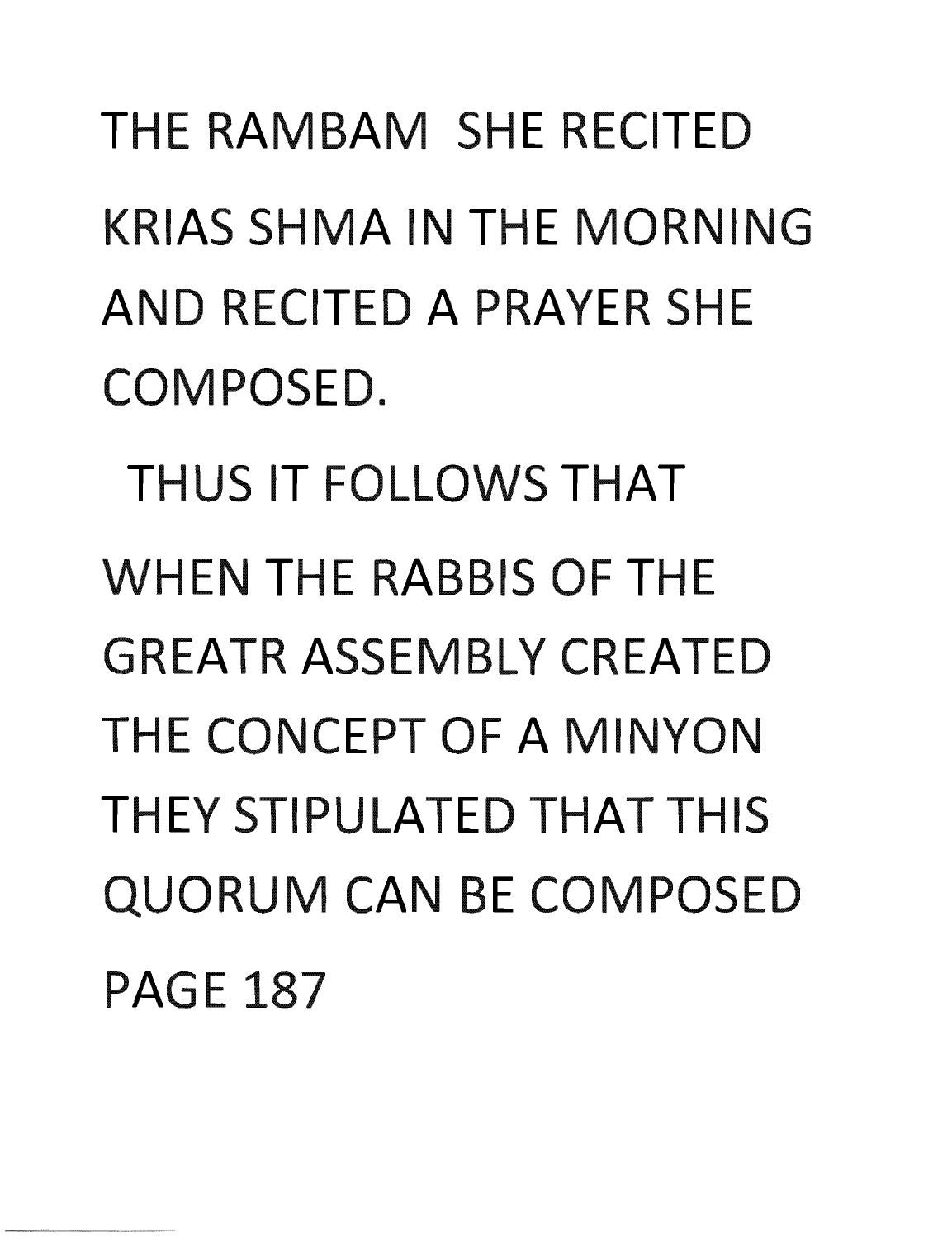ONLY BY MEN BECAUSE MEN ARE OBLIGATED **TO** FOLOW A STIPULATED SCHEDULE FOR RECITING THE SHMA **AND**  PRAYERS. WOMEN ARE **NOT**  OBLIGATED.

WOMEN ARE WELCOME **TO**  ATTEND PRAYER SERVICES PROVIDING THEIR PRESENCE DOES **NOT** SEXUALLY AROUSE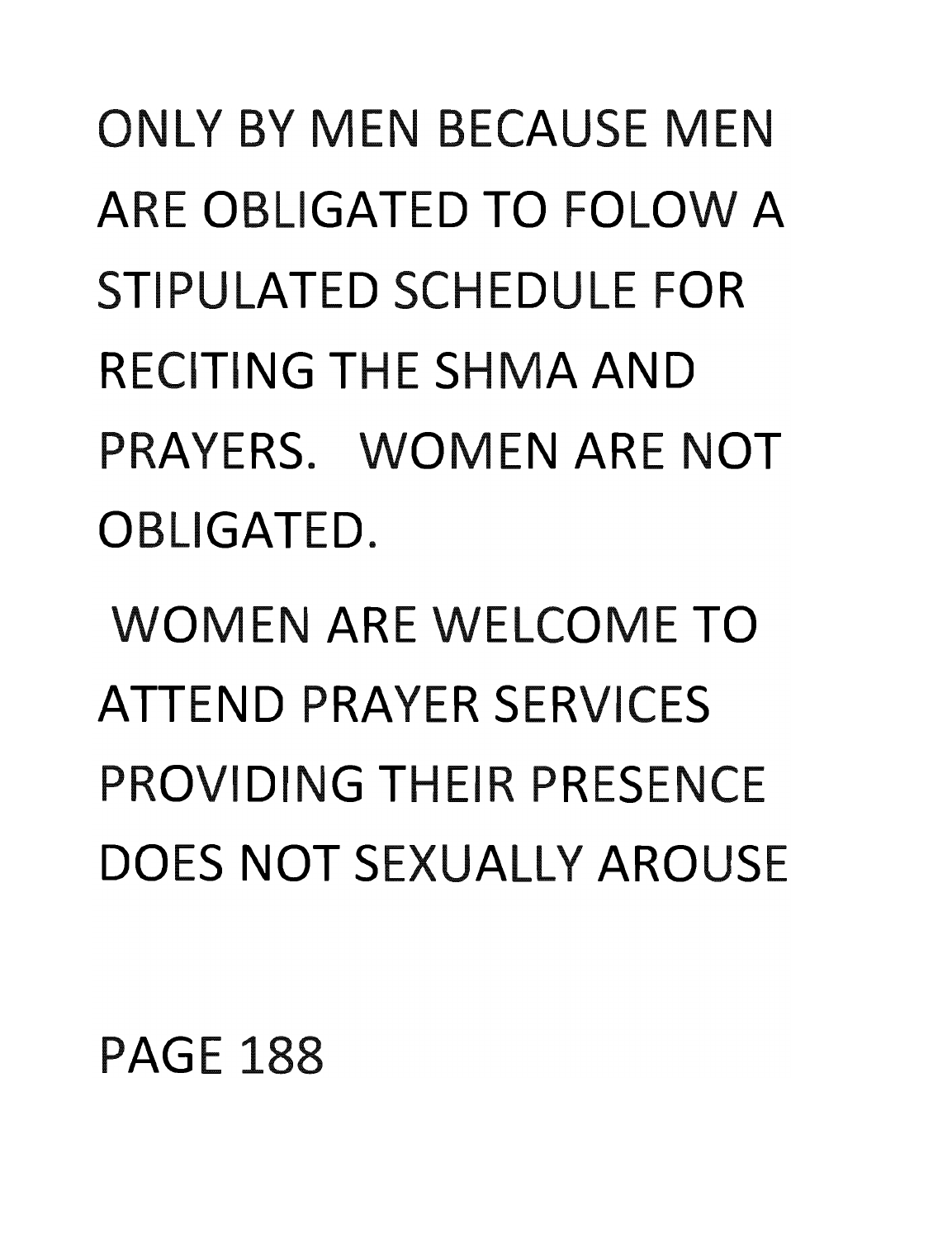## **MEN DURING PRAYER.**

**THAT IS THE REASON FOR THE MECHITZA- THE SEPARATION BETWEEN THE SEXES.** 

**We** are experiencing to day in the age of the sexual

revolution the greatest decline in morals and the smashing of all ethical values. Divorce

page **189**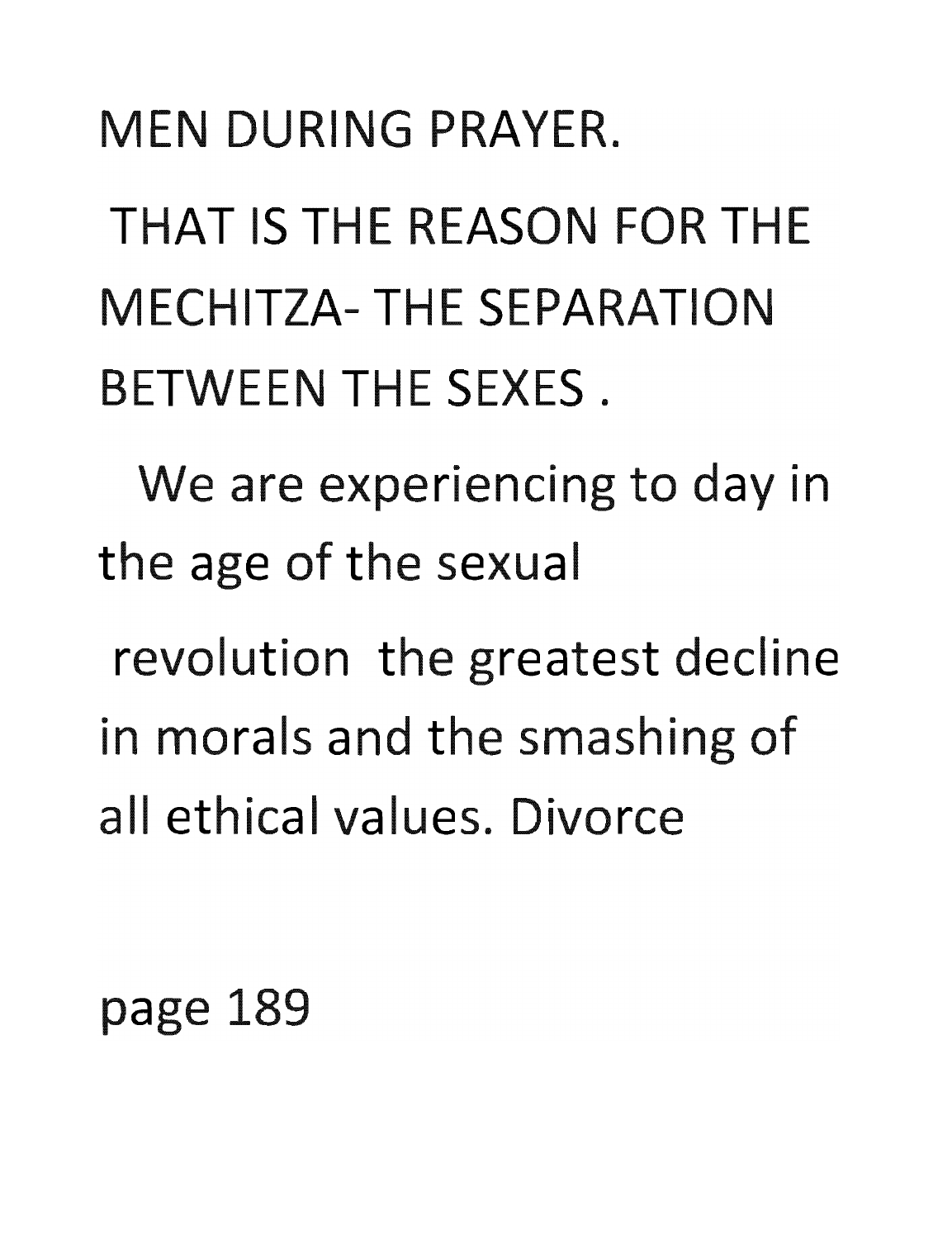abortions suicide the

weaponizing of sex to trap the unwary with allegations of

rape.

WHEN ONE RECITES PRAYERS TO GOD THE LEAST WE CAN REQUEST IS THAT WE DO NOT FOLLOW THE DESTRUCTIVE MORAL DECAY OF OUR TIMES.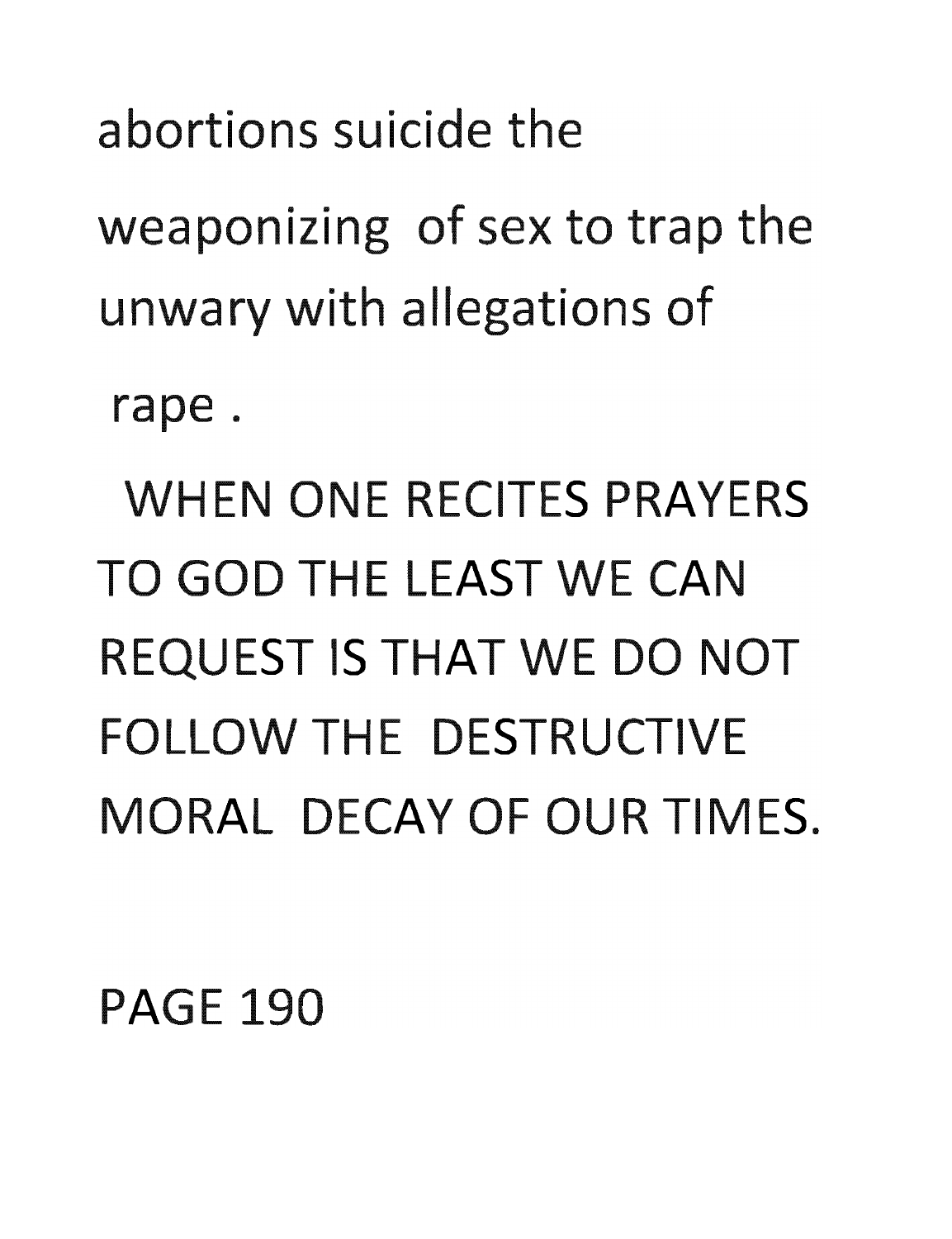#### THE SYNAGOGUE

ENVIRONMENT MUST BE PURE **AND HOLY. THAT IS THE REAON** FOR THE MECHITZA.

RAV MOSHE FEINSTEIN RULES **THAT A** MECHITZA IS DIVINELY ORDAINED.

RAV JOSEPPH SOLEVETCHIK RULES **THAT** WE MUST **NOT**  IMITATE THE SEATING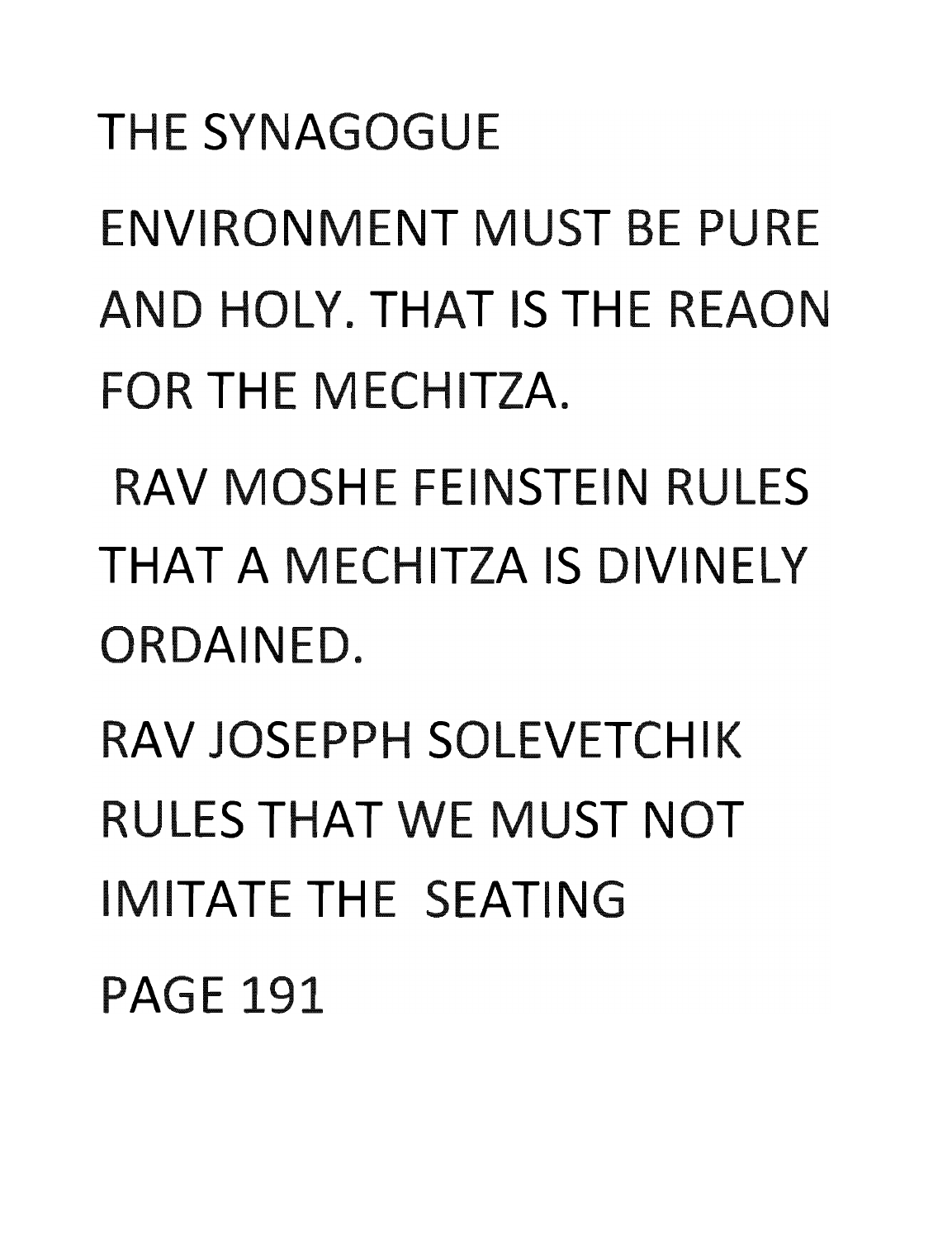ARRANGEMENT OF CHURCHES. THIS IS A DIVINE PROHIBITION. IN THE SAME SENSE WE MUST **NOT** FOLLOW THE SEATING ARRANGENENT OF THE REFORM CONSERVATIVES & RECONSRUCTIONALISTS . ALL THEIR MEMBERS ARE JEWS. BUT THE MOVEMENTS ARE **AN** 

OTHER RELIGION.

**ONE IS FORBIDDEN TO** PAGE 192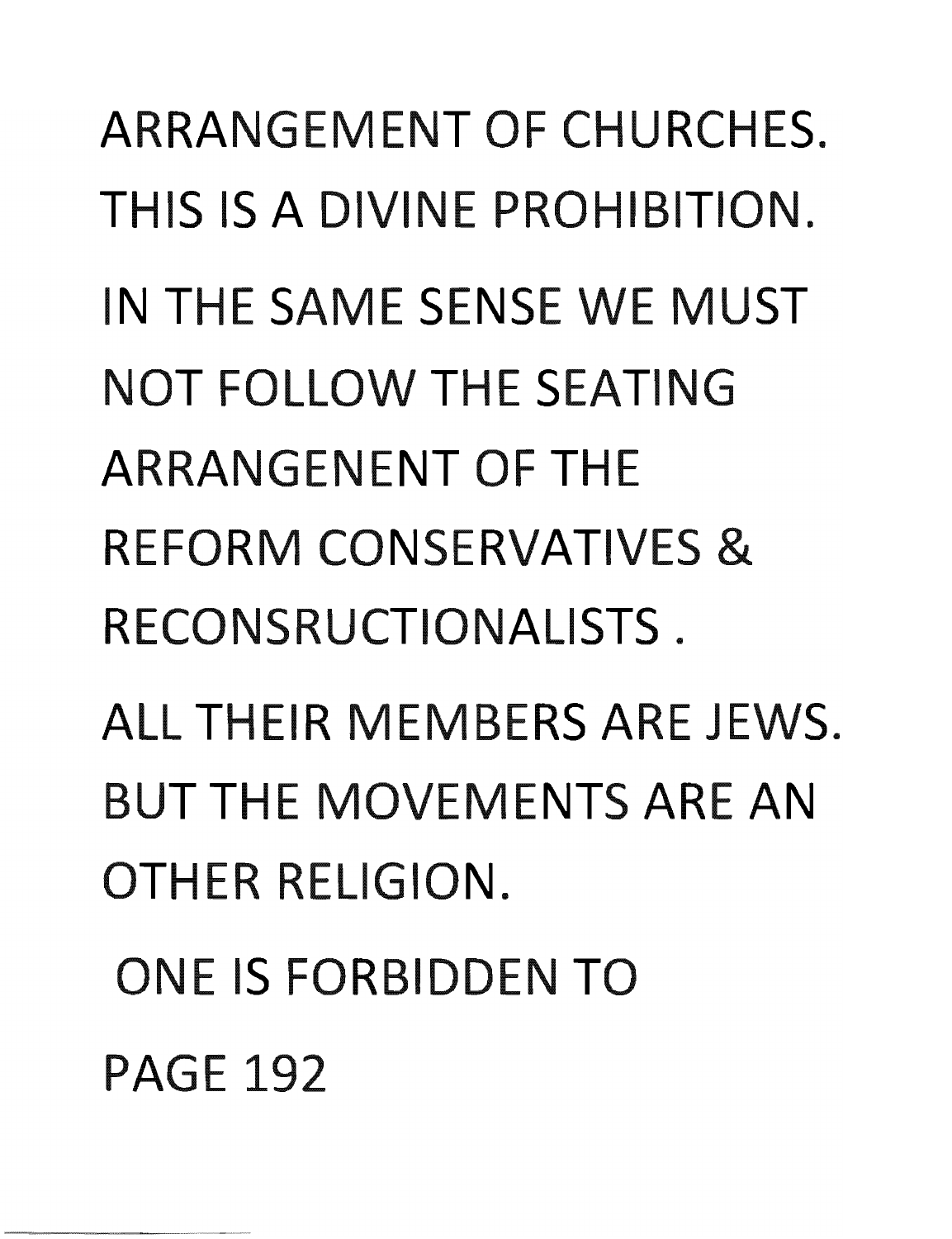**IMMITATE THEIR SEATING ARRANGEMENT JUST LIKE ONE** IS FOR IDDEN **TO** FOLLOW THE SEATING ARRANGEMENT OF CHURCHES.

**THE ANSHEI KNESSET HAGDOLO THE MEN OF THE GREAT ASSEMBLY FOLLOWING** THE DESTRUCTION OF THE **FIRST TEMPLE 2500 YEARS AGO** PAGE 193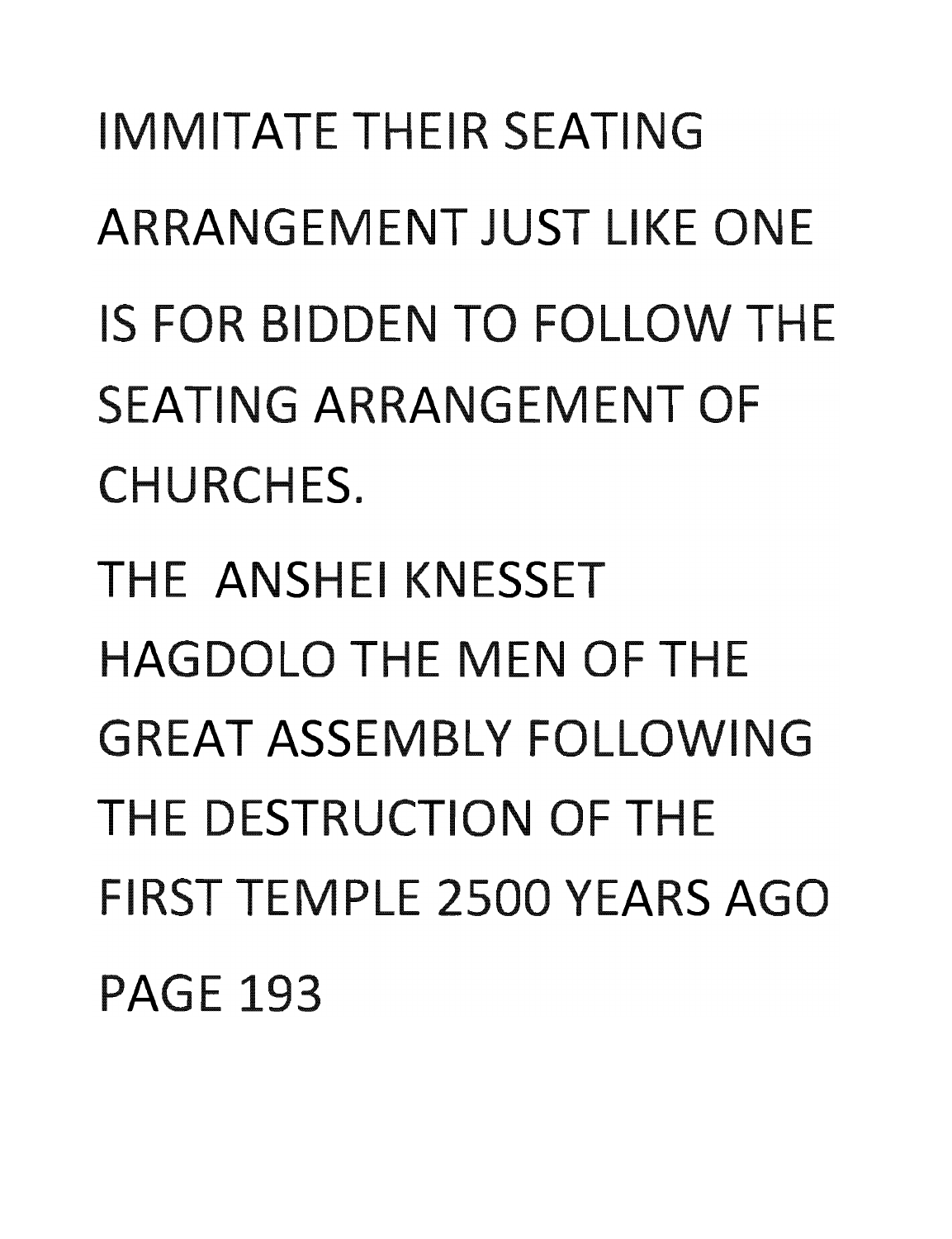[1] COMPOSED THE EIGHTEEN PRAYERS OF SHMONEH ESERI THE AMIDA . [2] THEY ALSO COMPOSED THE PRAYERS LEADING UPTO KRIAS -READING SHMA AND TO THE AMIDA. [3] THEY **ALSO ORDAINED THE** COMPOSITION OF A MINYON. PAGE 194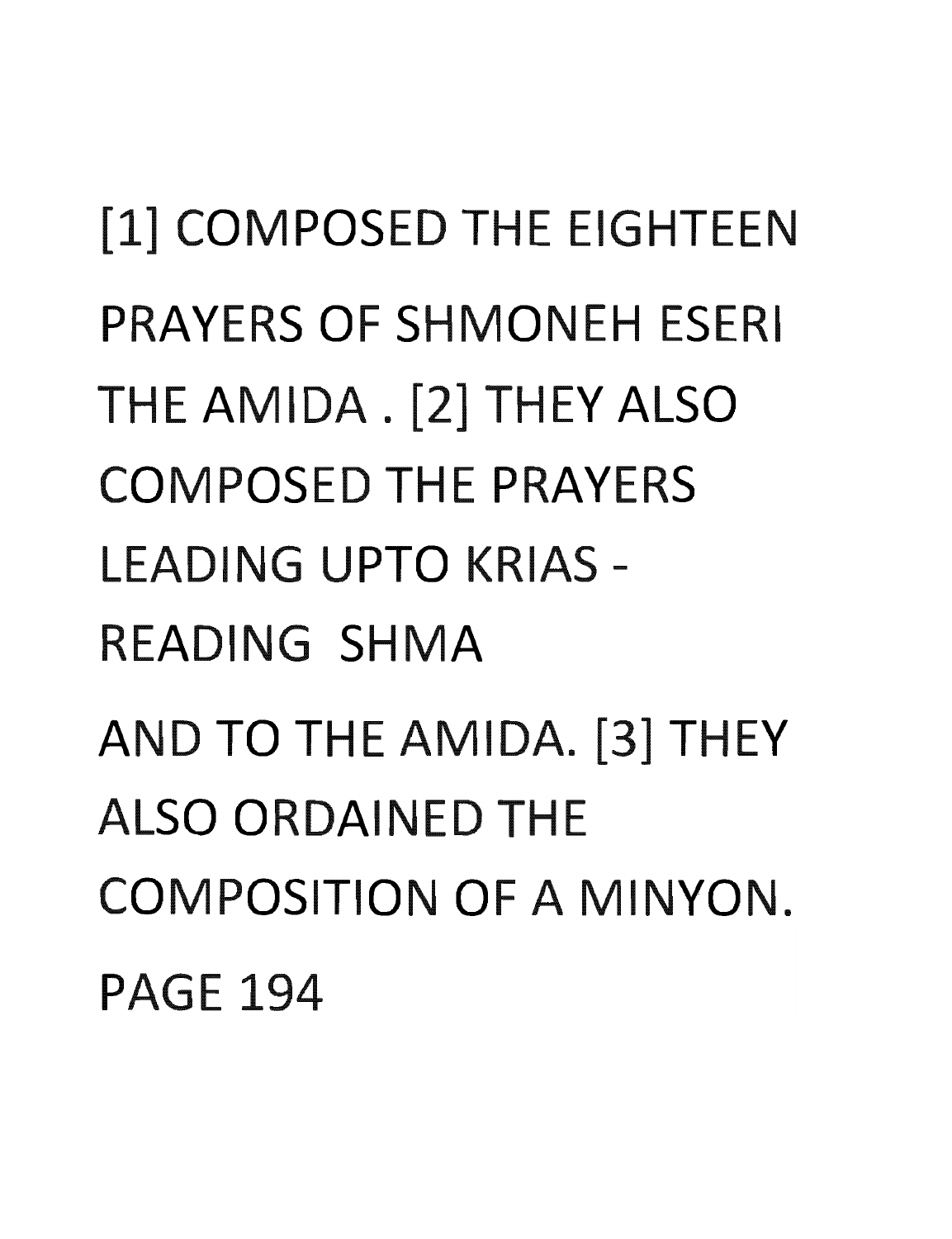[4] THEY ASO ORDAINED WHAT BLESSINGS ARE MANDATED TO BE RECITED BY A MINYON. KADISH KEDOSHA BORUCH REPETITION OF THE AMIDA IN SHCHRIS MUSOF SAHABBOS AND HOLIDAY PRAYERS READING MEGILAH LIGHTING CHANUKH CANDLES. ALL ARE RABBINICAL NOT DIVINELY PAGE 195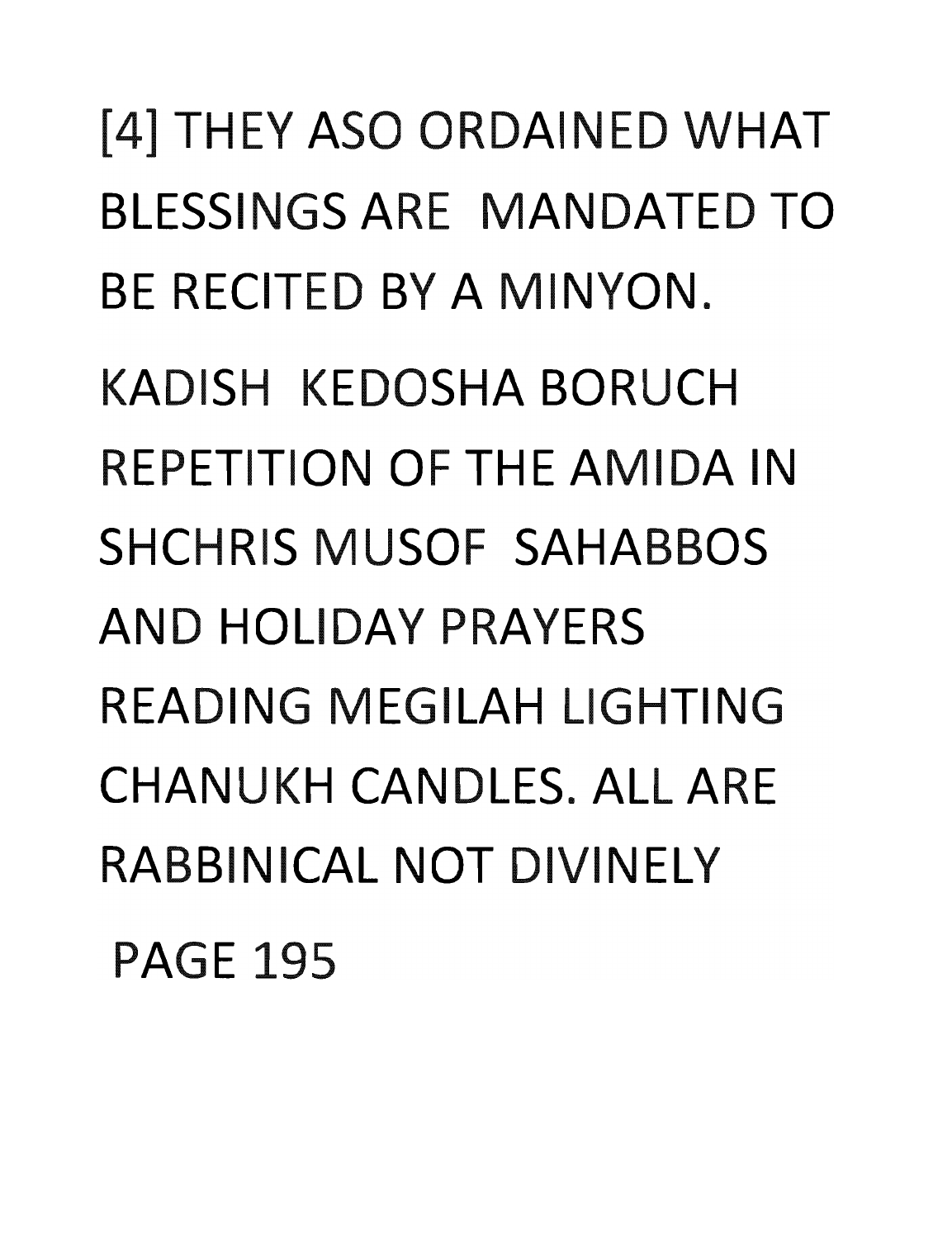ORDAINED. ONE **WHO** IS PERFORMING A DIVINE lAW **CAN SKIP THE RABBINICAL** LAWS IF A CONFLICT EXISTS. THUS A MOHEl **CAN** SKIP PRAYING IN ORDER **TO** BE PRESENT **AND** CIRCUMCISE A **JEWISH INFANT AT THE EIGHTH** DAY.

ONE **CAN** PRAY **AT** HOME **AND NOT** ATTEND A MINYON IF A **PAGE 196**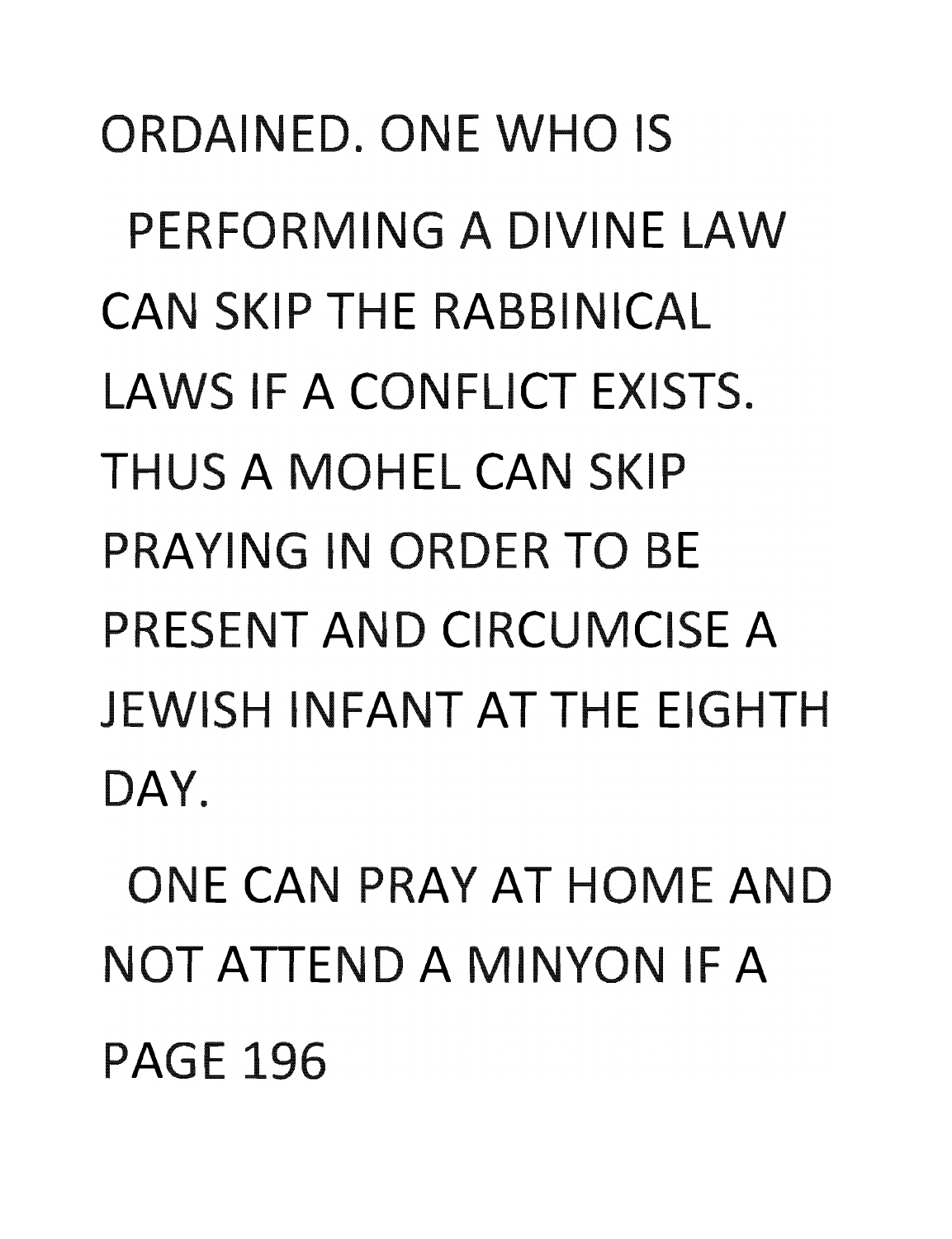CONFLICT EXISTS **AND** HE WILL LOSE HIS LIVELIHOOD BY **ATTENDING MINYON AT THE** SYNAGOGUE.

IF ONE RECITES KADISH **KEDUSHA BORUCHU AND RECITES THE AMIDA FOLLOWING THE SILENT** RECITATION WITH **OUT A MINYON ONE IS IN VIOLATION** OF NOT MENTIONING THE PAGE 197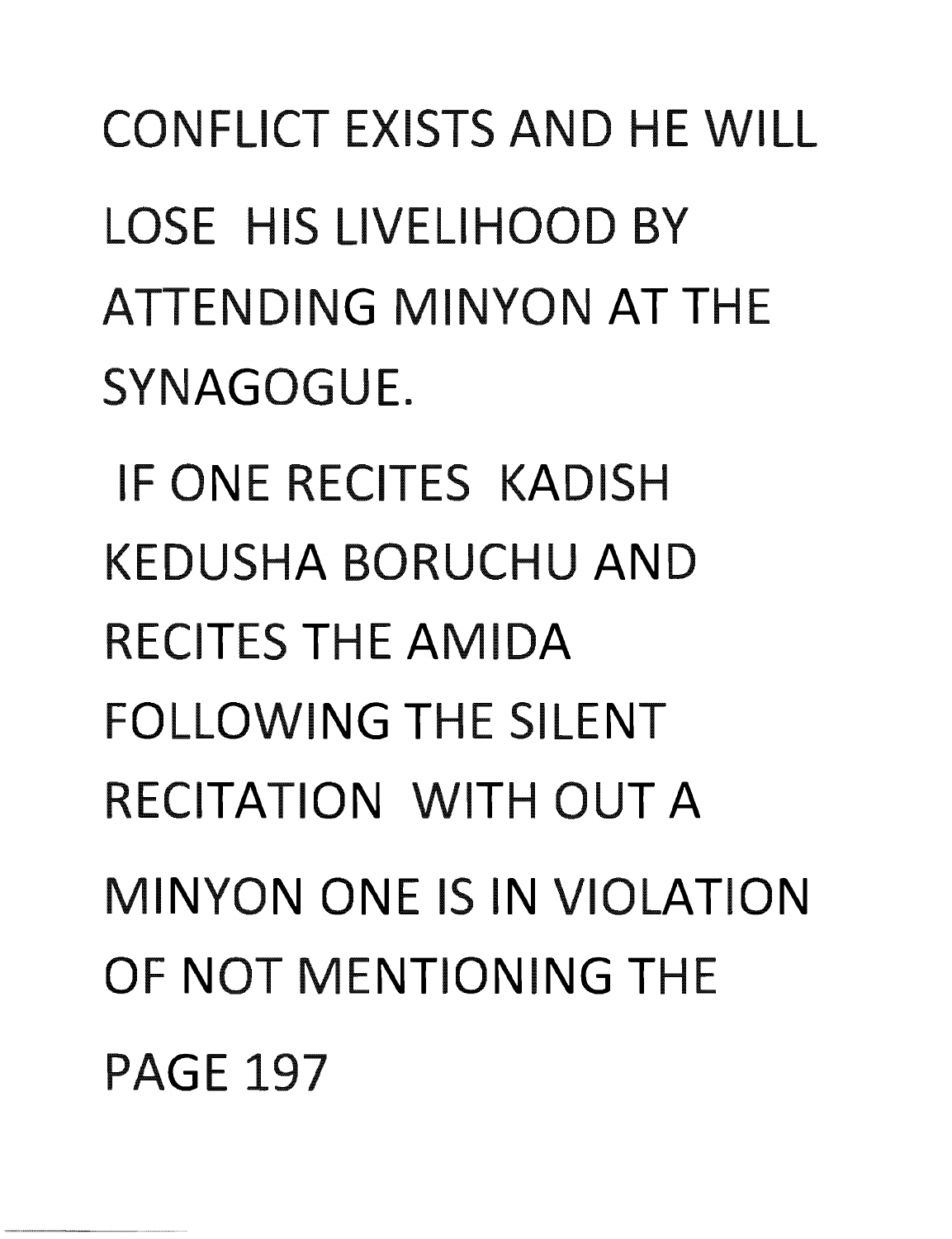## NAME OF **GOD** IN VAIN. SEE ARUCH HASHULCHON ORECH CHAIM 90: 15and 21 REGARDING THE IMPORTANCE OF A MINYaN **AND WHAT**  PARAYERS ARE RECITED WITH A MINYON.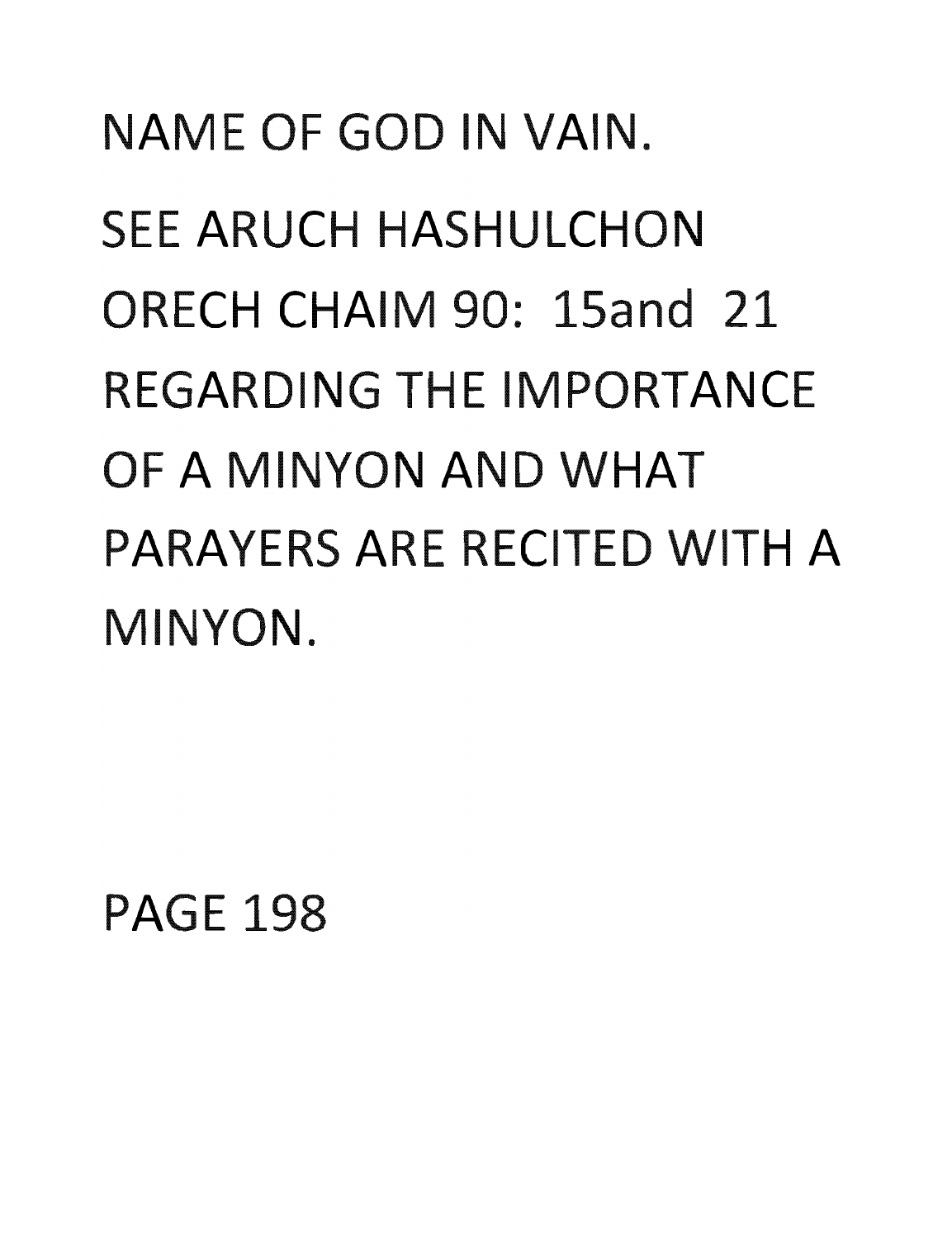# **WOMAN CANTOR????**

ANSWER

**THE CANTOR IS MANDATED TO** RECITE BLESSINGS AND BE THE **AGENT FOR THE** CONGREGATION. THE CONGREGATION LISTENS **PAGE 200**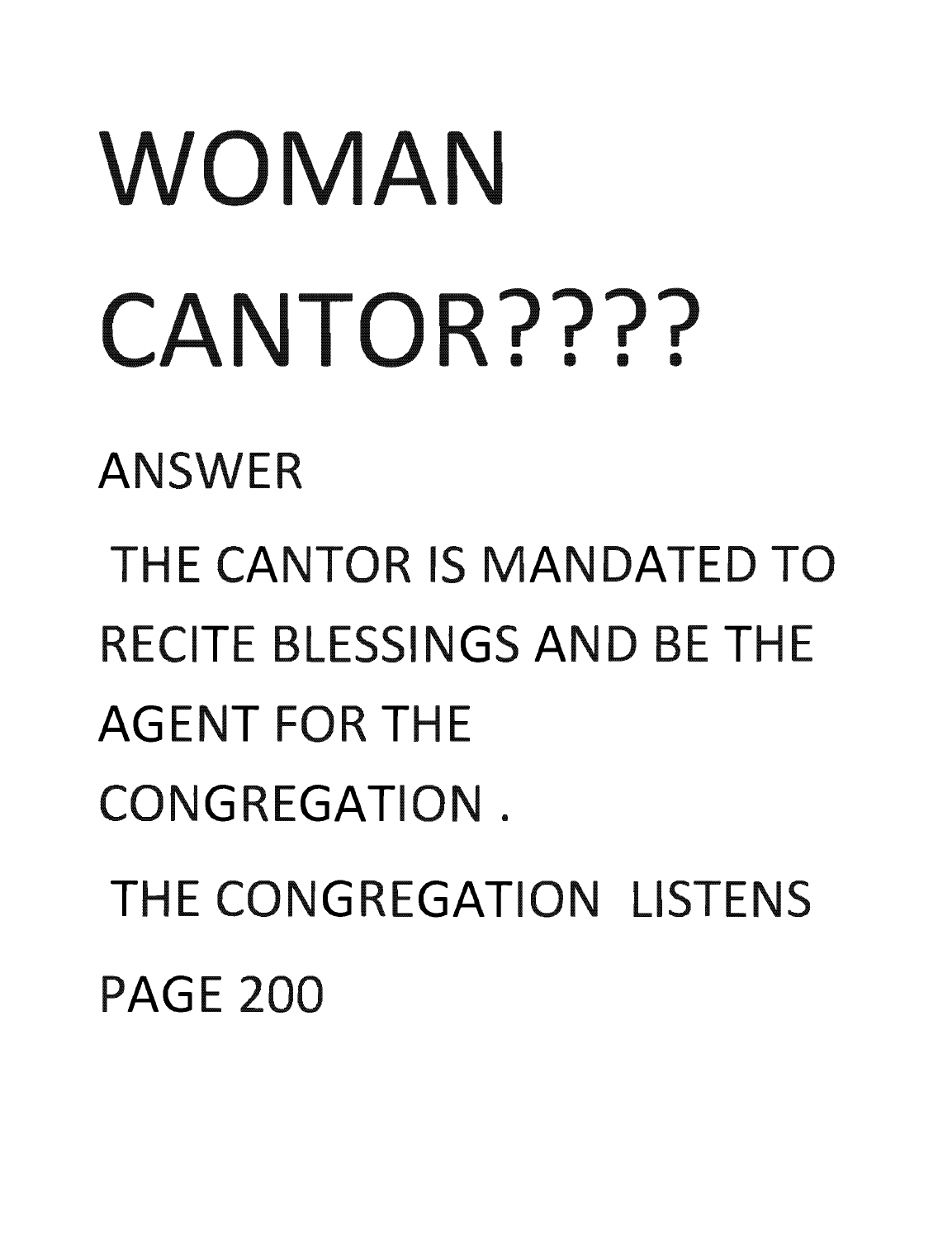**TO** THE CANOR .THE CONGREGATION WILL FULFILL THEIR OBLIGATION BY **LISTENING AND ANSWER** AMEN. AMEN MEANS AL **MELECH NEMON GOD IS A** HONEST DEPENDABLE KING IT ALSO MEANS WE BELIEVE EVERY THING THE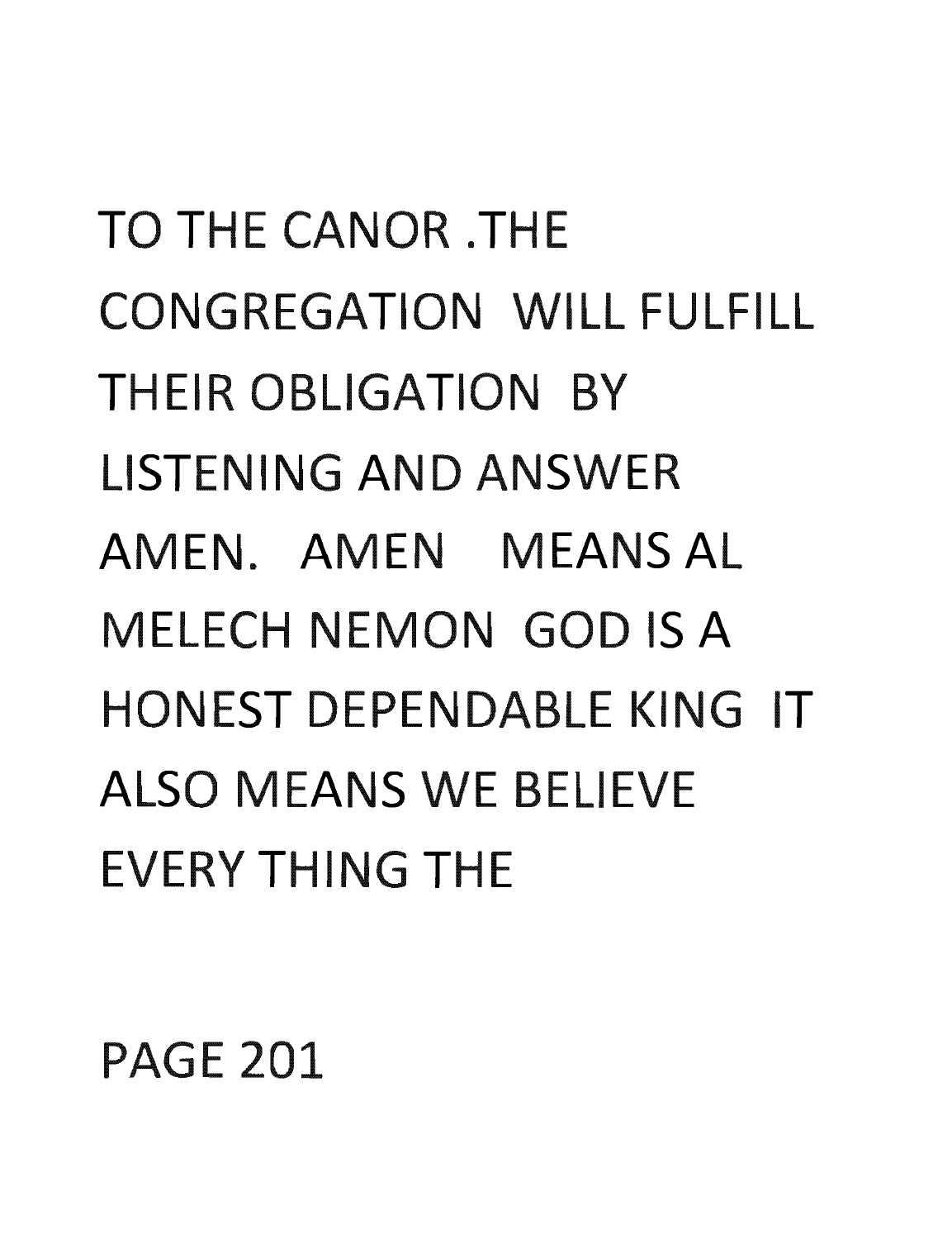## CANTOR RECITES.

THE LAW IS **THAT** ONLY ONE **WHO** IS OBLIGATED **TO**  PERFORM THE MITZVAH **CAN ACT AS AN** AGENT. THE AGENT **CAN NOT** GRANT **OTHERS MORE THAN HE/SHE** POSSESSES. THUS ONE **WHO**  DOES **NOT** POSSESS **ANY**  OBLIGATION LACKS LEGALLY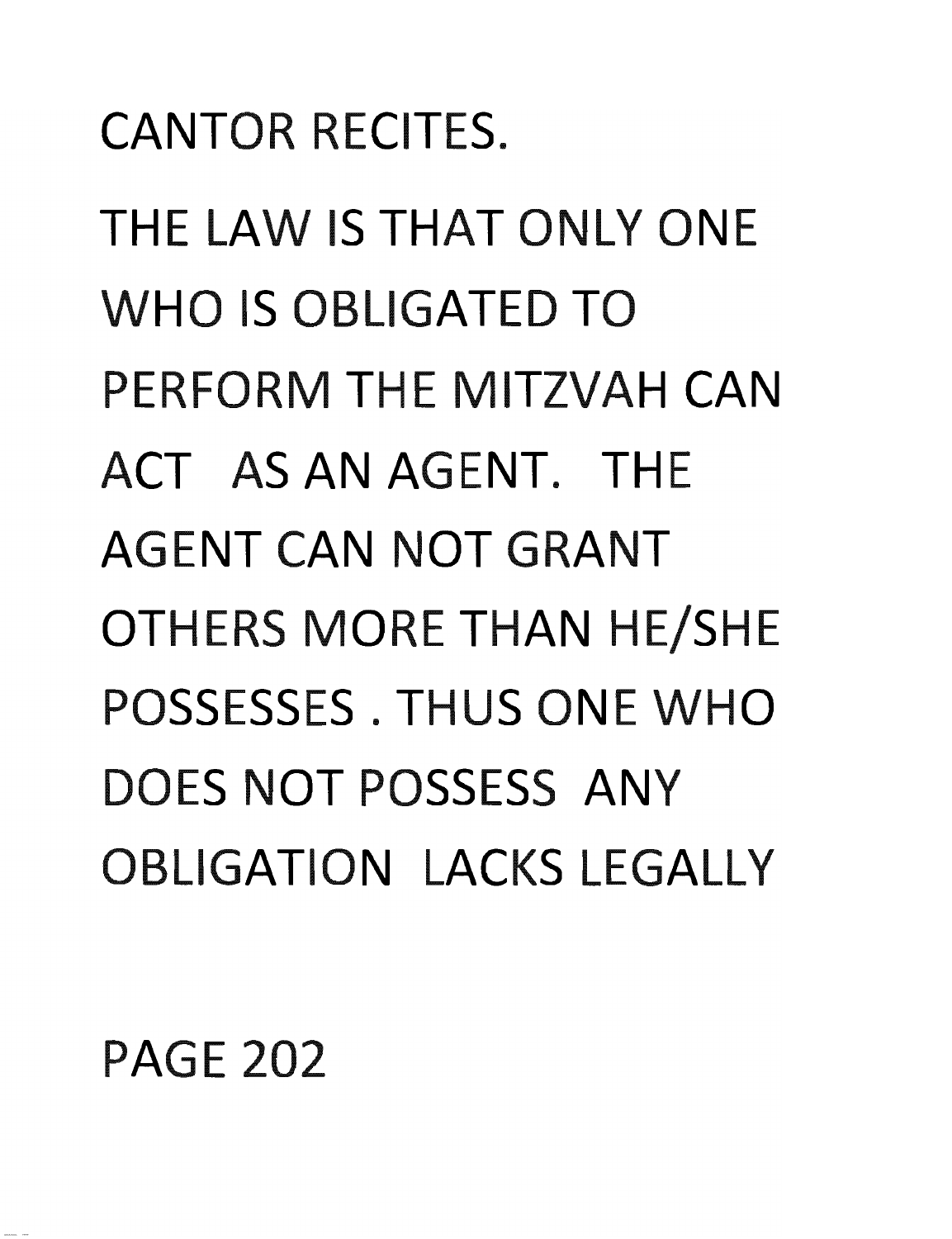THE POWER **TO** FACILITATE A TRANSFER **AND** CREDIT ONE **WHO** IS OBLIGATED BE CONSIDERED AS HAVING PERFORMED THE OBLIGATION. SINCE WOMEN ARE EXEMPT FROM RECITING KRIAS SHMA ACCORDING **TO A** SCHEDULE **AN DARE** LI KEWISE EXEM PT FOLLOWING THE SCHEDULES FOR PRAYERS THEY LEGALLY PAGE 203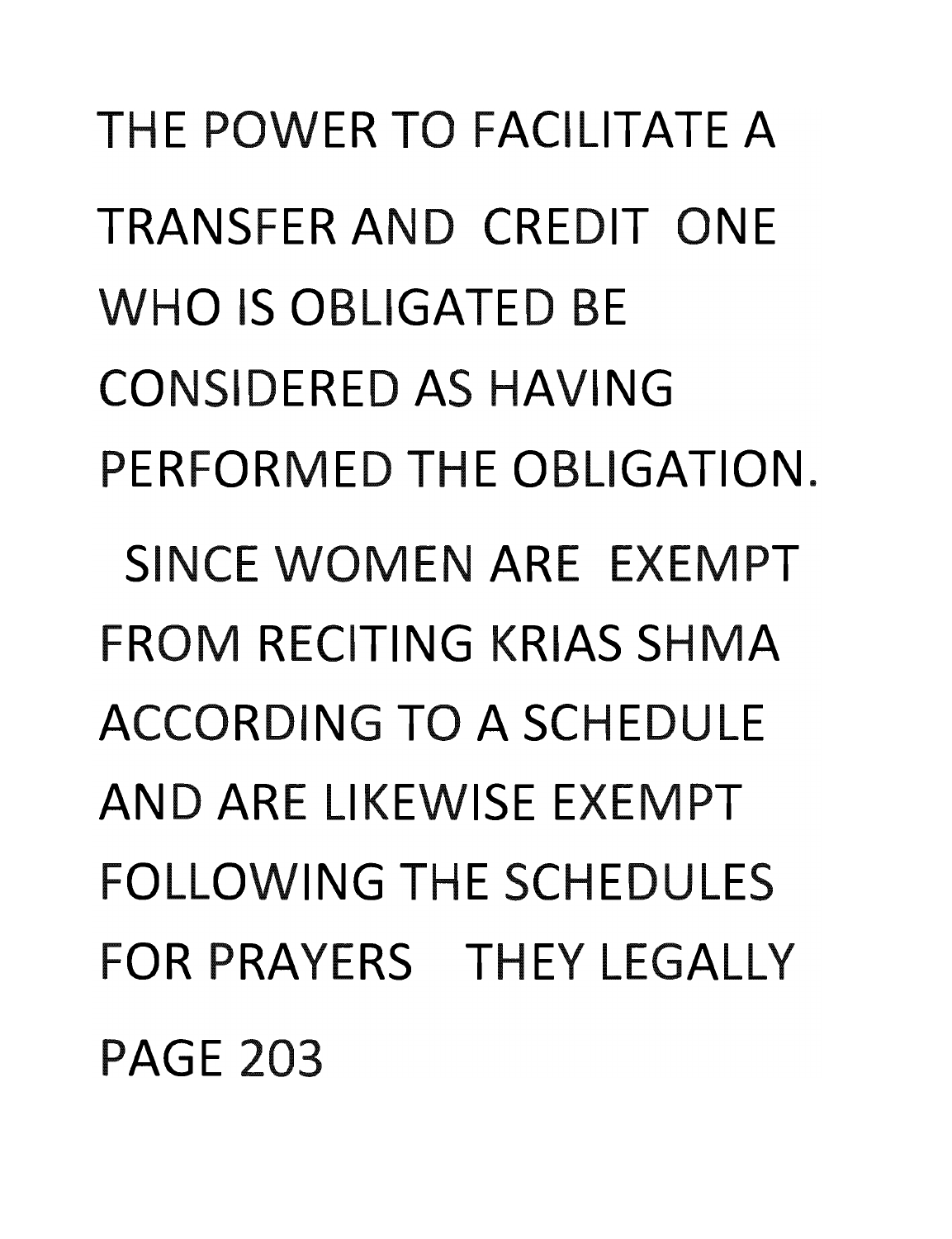LACK THE POWER TO BE AGENTS FOR THE CONGREGATION. THUS A **WOMAN CAN NOT** BE A CANTOR.

HIS IS SIMILAR **TO** THE LAW **THAT A WOMAN WHO BLOWS** THE SHOFER **ON** ROSH **HASHANA CAN NOT CREDIT A MAN WHO IS OBLIGATED TO**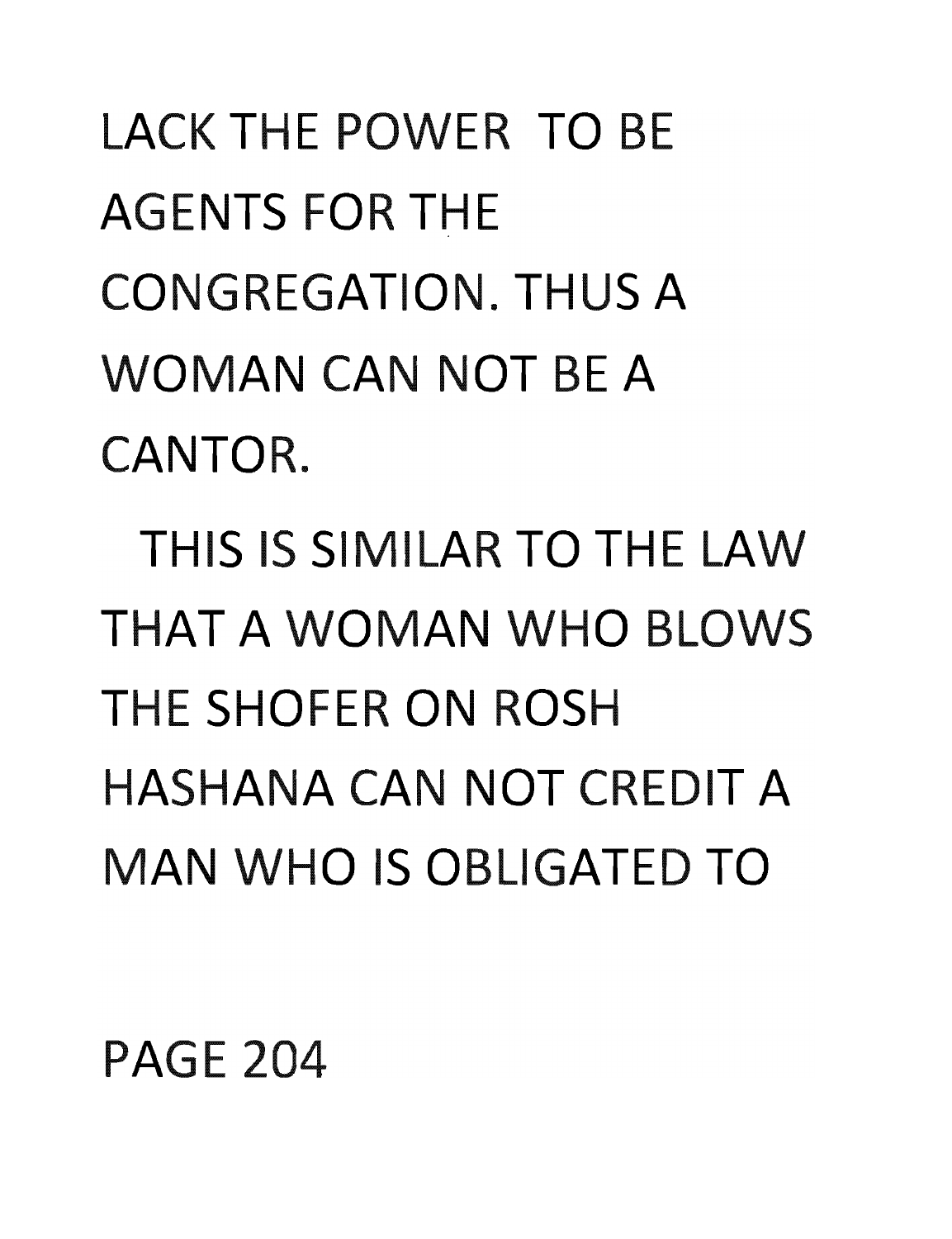**HEAR 60 BLASTS. THE REASON IS BECAUSE WOMEN ARE NOT OBLIGATED TO HEAR THE** SHOFER ON ROSH HASHANA. RFASON -HFARING THE SHOFER IS A MITZVAH DICTATED BY TIME. ONLY **ON** ROSH HASHANA ARE MEN REQUIRED **TO** HEAR THE BLASTS OF THE SHOFER. SO TOO A WOMAN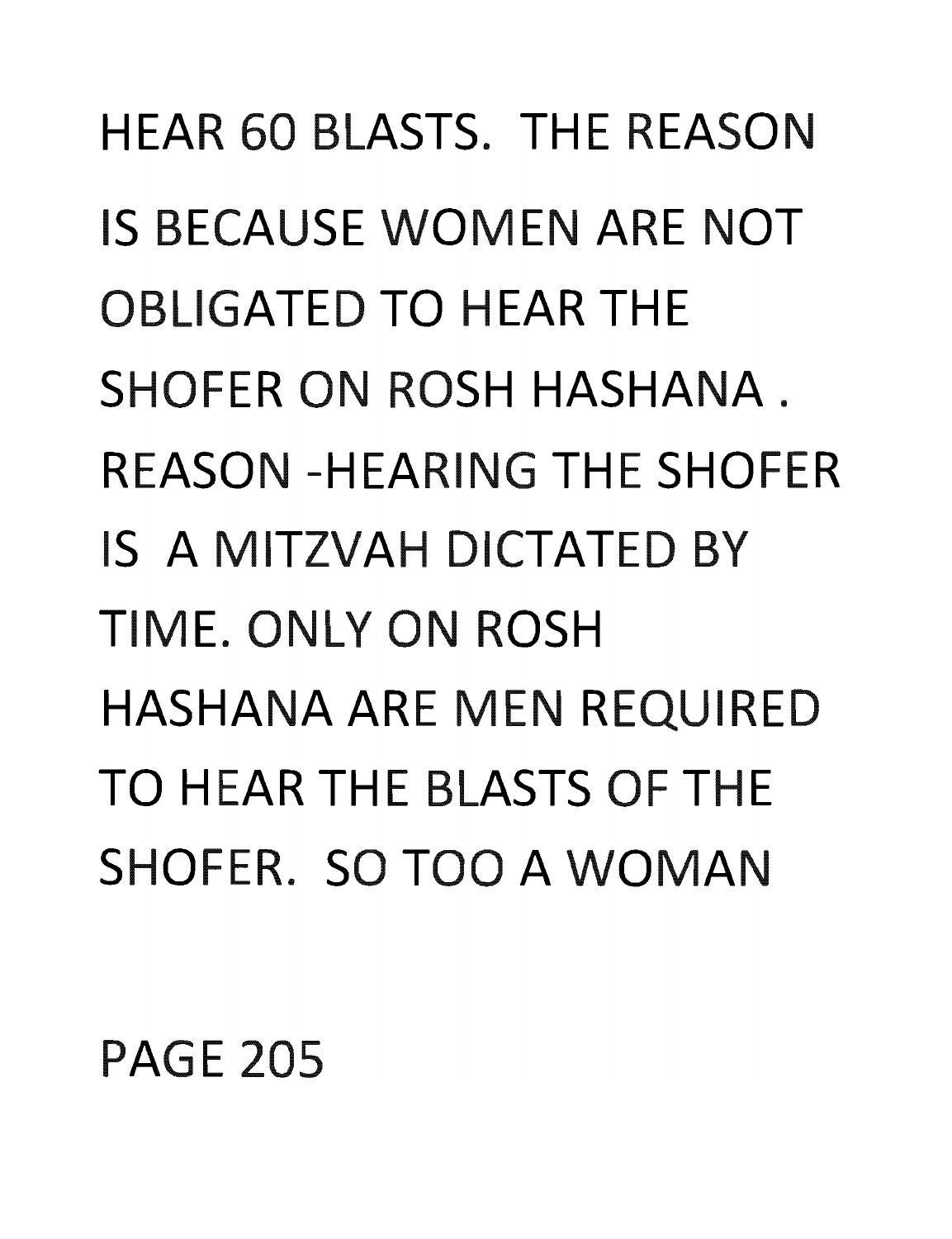**CAN NOT CREDIT A MAN WITH** BLESSING **ON A** LULOV **ON**  SUKOS OR CREDIT **A MAN** WITH THE BLESSING **ON** SITTING IN A SUKKAH **ON** SUKOS BECAUSE THESE ARE OBLIGATIONS **DICTATED BY TIME ONLY ON** SUKKOS.

**AND A WOMAN** IS EXEMPT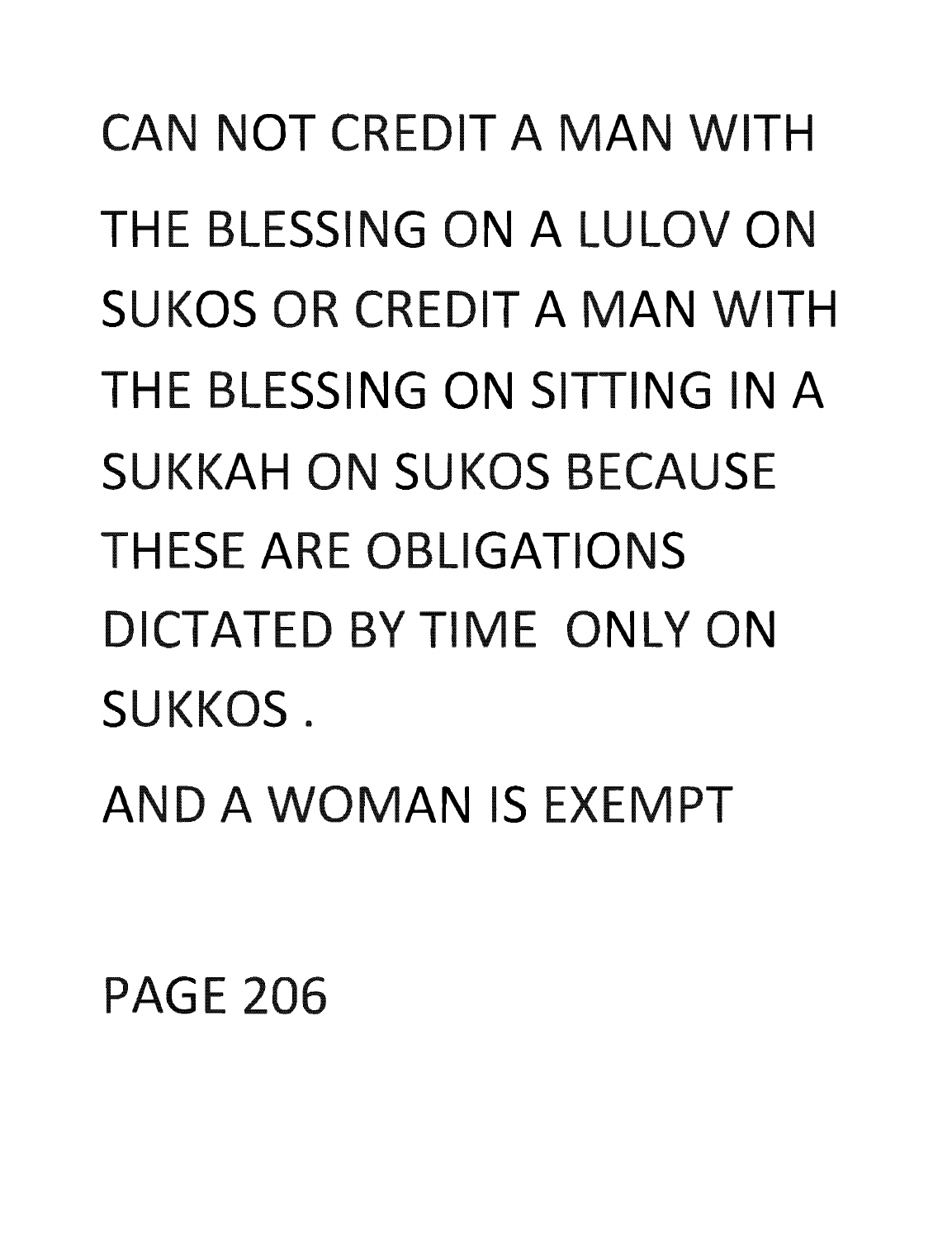#### PAGE 207

DICTATED BY TIME. BABYLONIAN AND JERUSALEM TALMUD KEDUSHIN AND YOMA LIKEWISE A WOMAN CAN NOT WRITE THE SCROLLS OF TEFILEN OR A SEFER TORAH. BECAUSE WOMEN ARE EXEMPT FROM PUTTING ON TEFILEN SEFER MTZVAH MITZVAH #13

FROM ALL OBLIGATIONS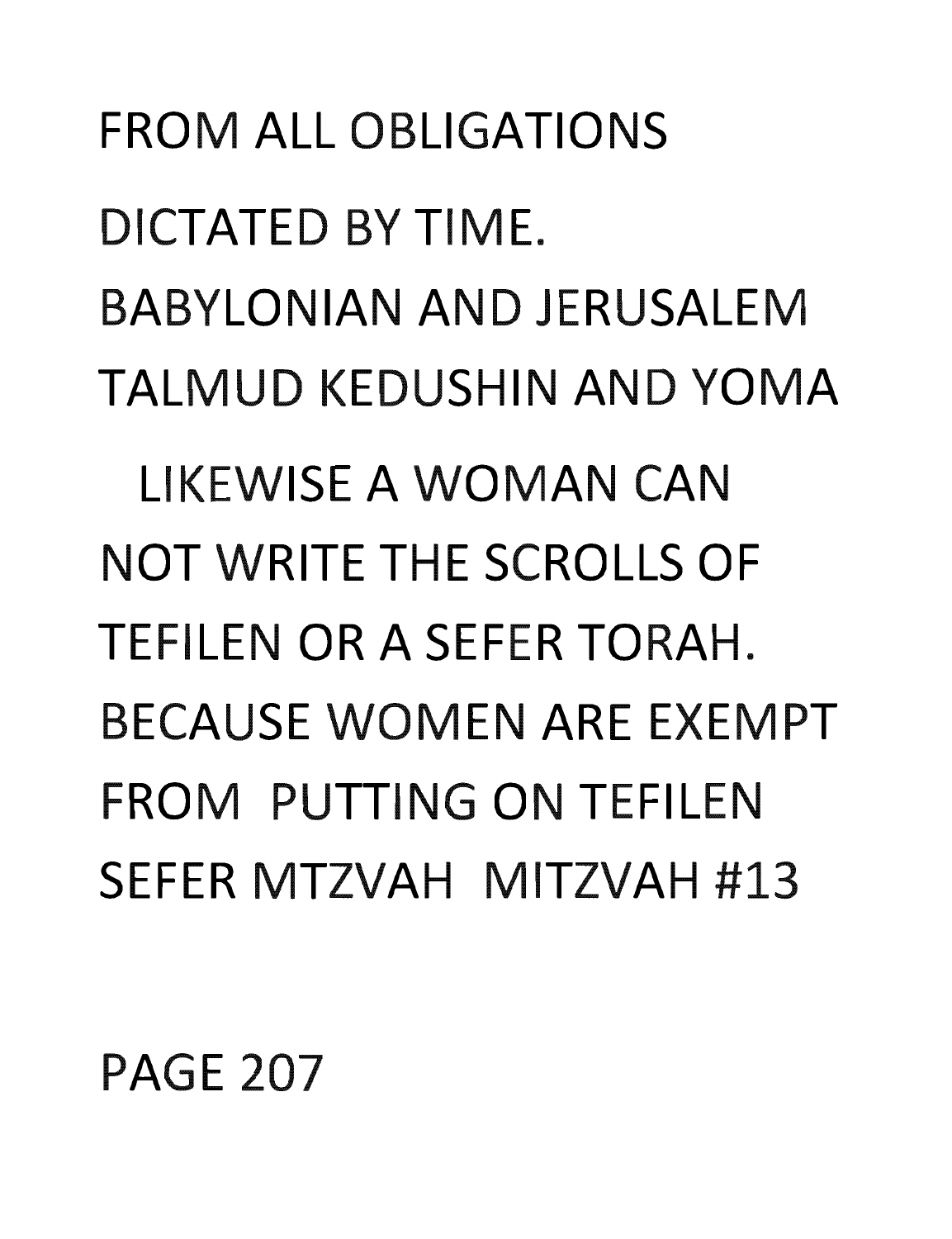**AND** ARE **NOT 0** IGATED TOPUT **ON** TZITZIS FRINGES MITZVAH #14.

**WOMAN** HOWEVER ARE **OBLIGATED TO PLACE A** MEZUZAH IN THEIR HOMES IF THEY STAY THERE 30 DAYS MITZVAH # 15 .THIRD CHAPTR MENOCHOS, RAMBAM OMITS THE COMMENT EXEMPTING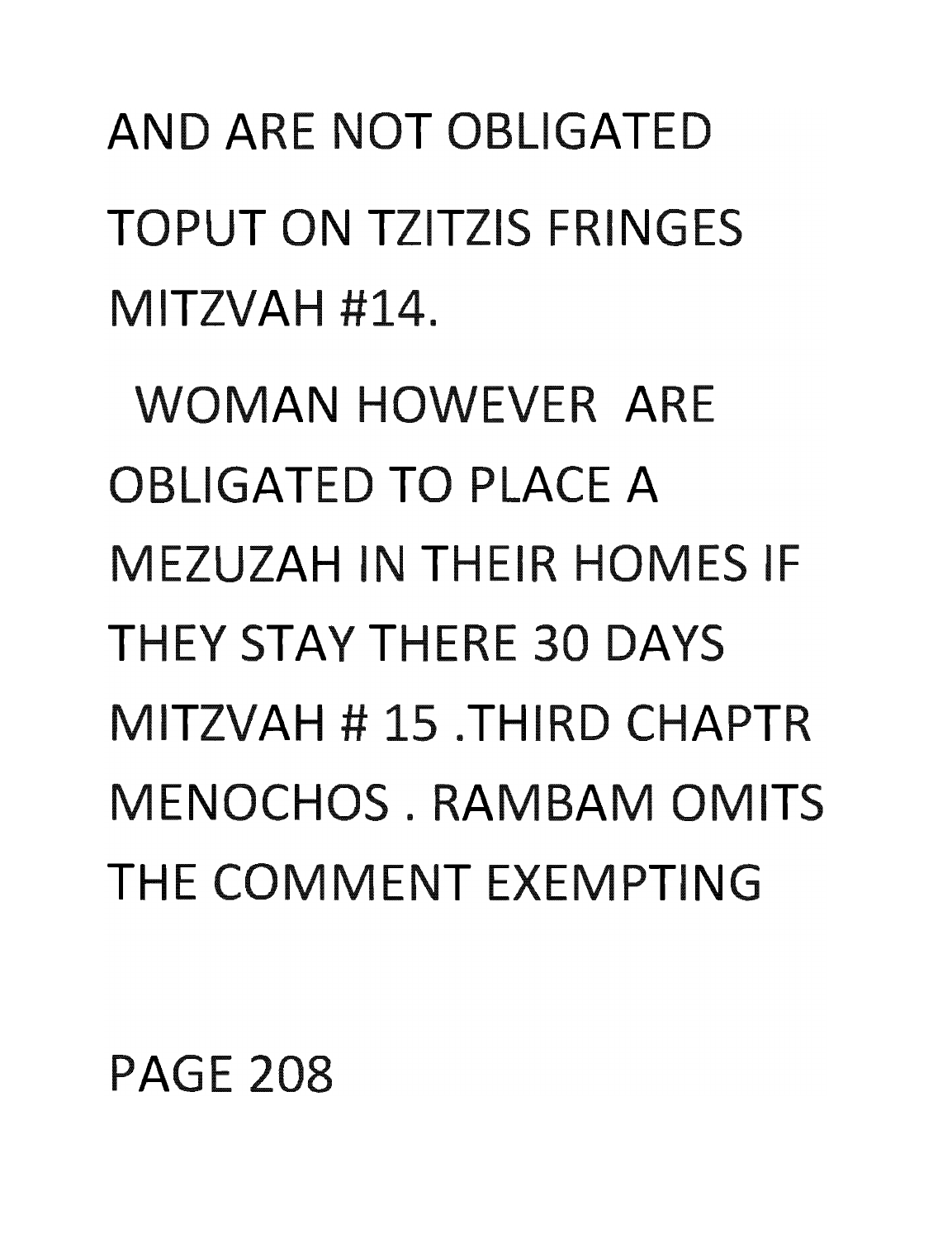WOMEN.

WOMEN ARE **NOT** OBLIGATED **TO** HEAR THE SEFER TORAH IN THE SAME CAPACITY AS MEN. LMUD SOFRIM .

WOMEN ARE **NOT** OBLIGATED **TO** STUDY THE TALMUD **AND**  ALL JEWISH LAWS THE SAME CAPACITY AS MEN SEFER MITZVOT MITZVO #11 BABYLONIAN TALMUD PAGE 209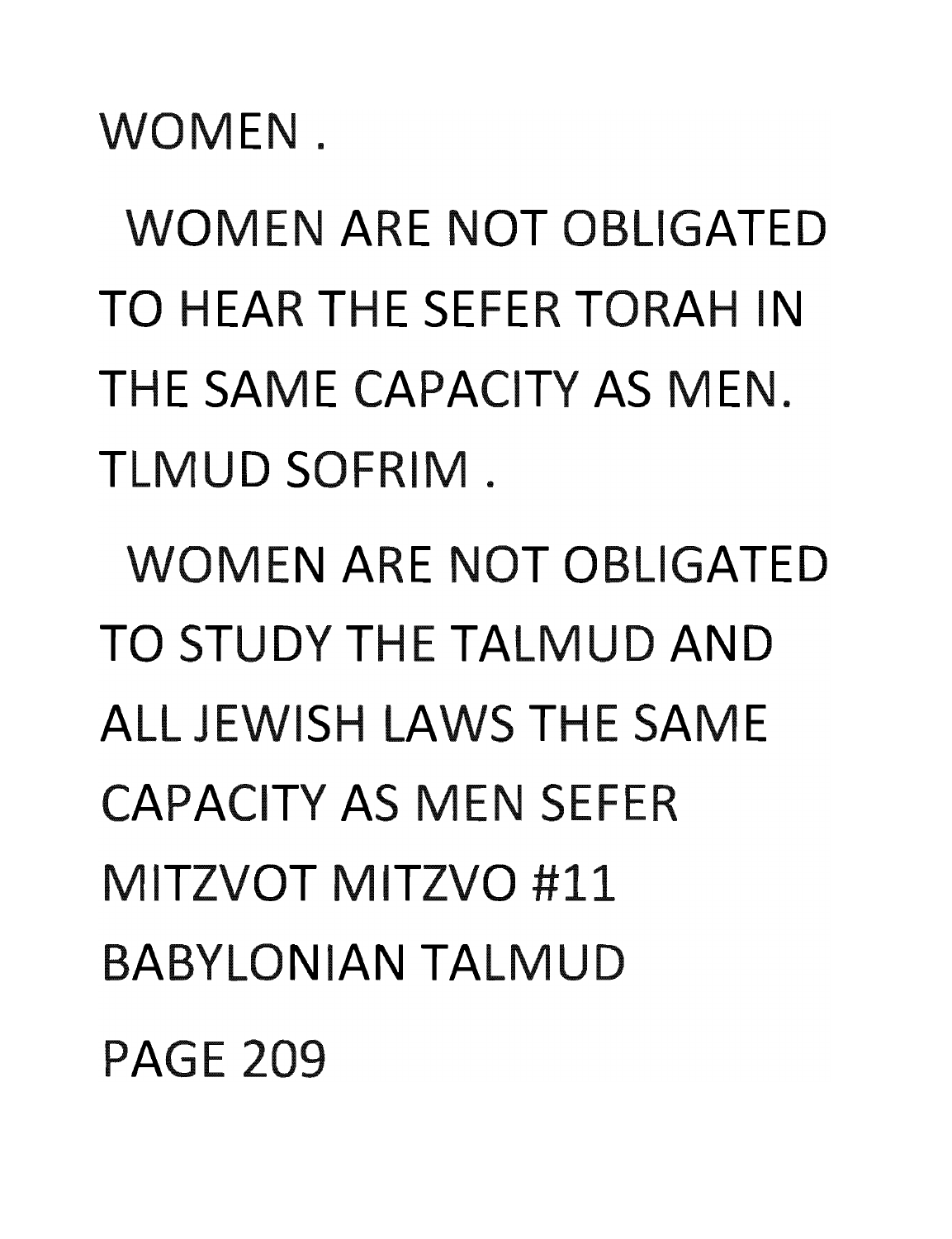KEDUSHIN 36.

MEN ARE OBLIGATED **TO**  STUDY ALL LAWS EVEN THOSE **THAT DO NOT** APPLY **THAT** ARE **NO** MORE **THAN** HISTORICAL THEORETICAL **OR** WILL APPLY WHEN THE TMPLE IS REBUILT,. WOMEN ARE EXEMPT **AND** ARE OBILGATED ONLY **TO** STUDY THE LAWS **THAT** ARE APPLICABLE **TO** THEM. OF PAGE 210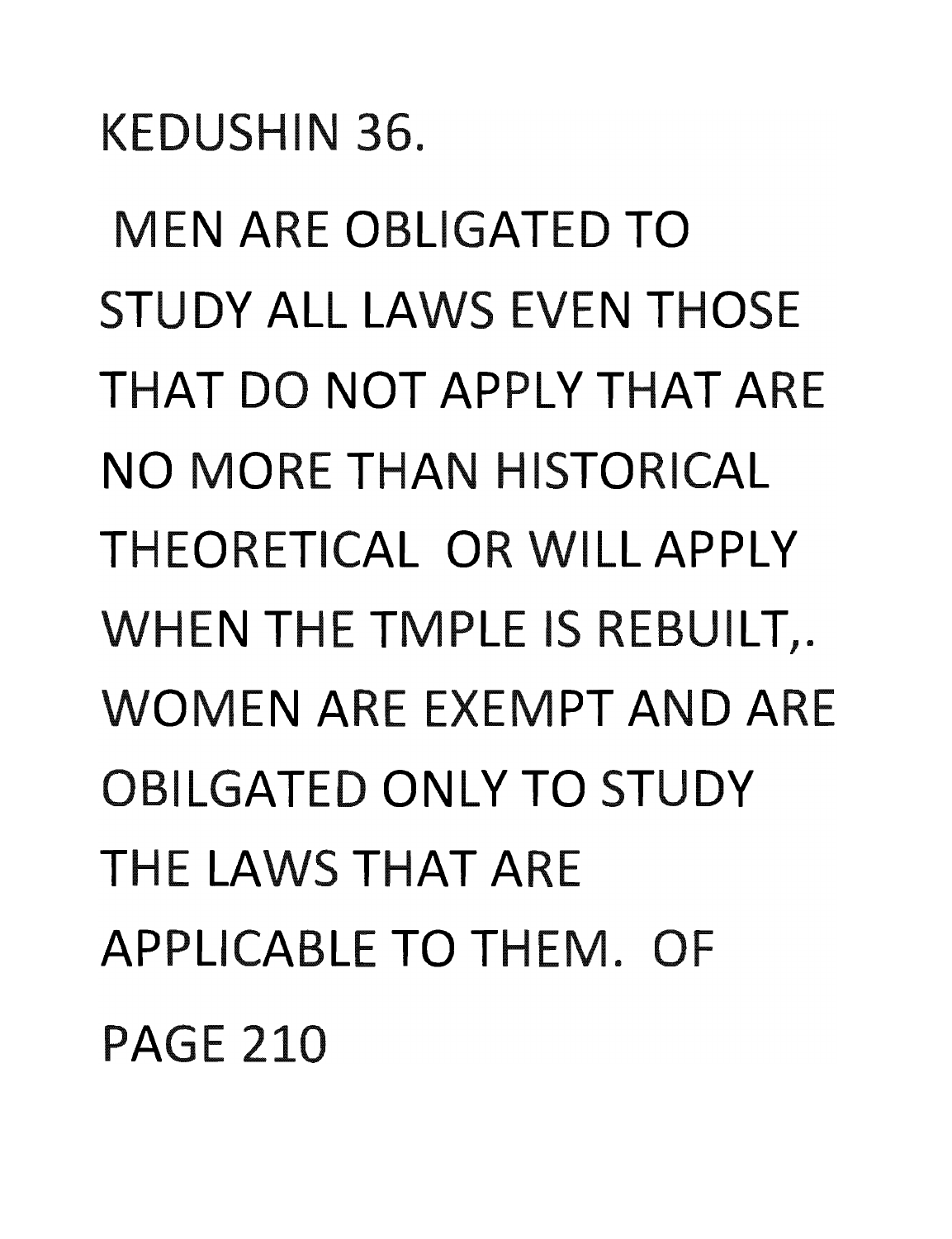COURSE **THY** ARE FREE **TO** S **TUDY** AALL THE LAWS BUT THEY ARE **NOT** OBLIGATED. MEN ARE.

HOWEVER THIS EXPLANATION DOES **NOT**  ALWAYS APPLY. WOMEN ARE LIKE MEN OBLIGATED **TO** HAVE A MEZUAH IF SHE LIVED IN A HOUSE 30 DAYS.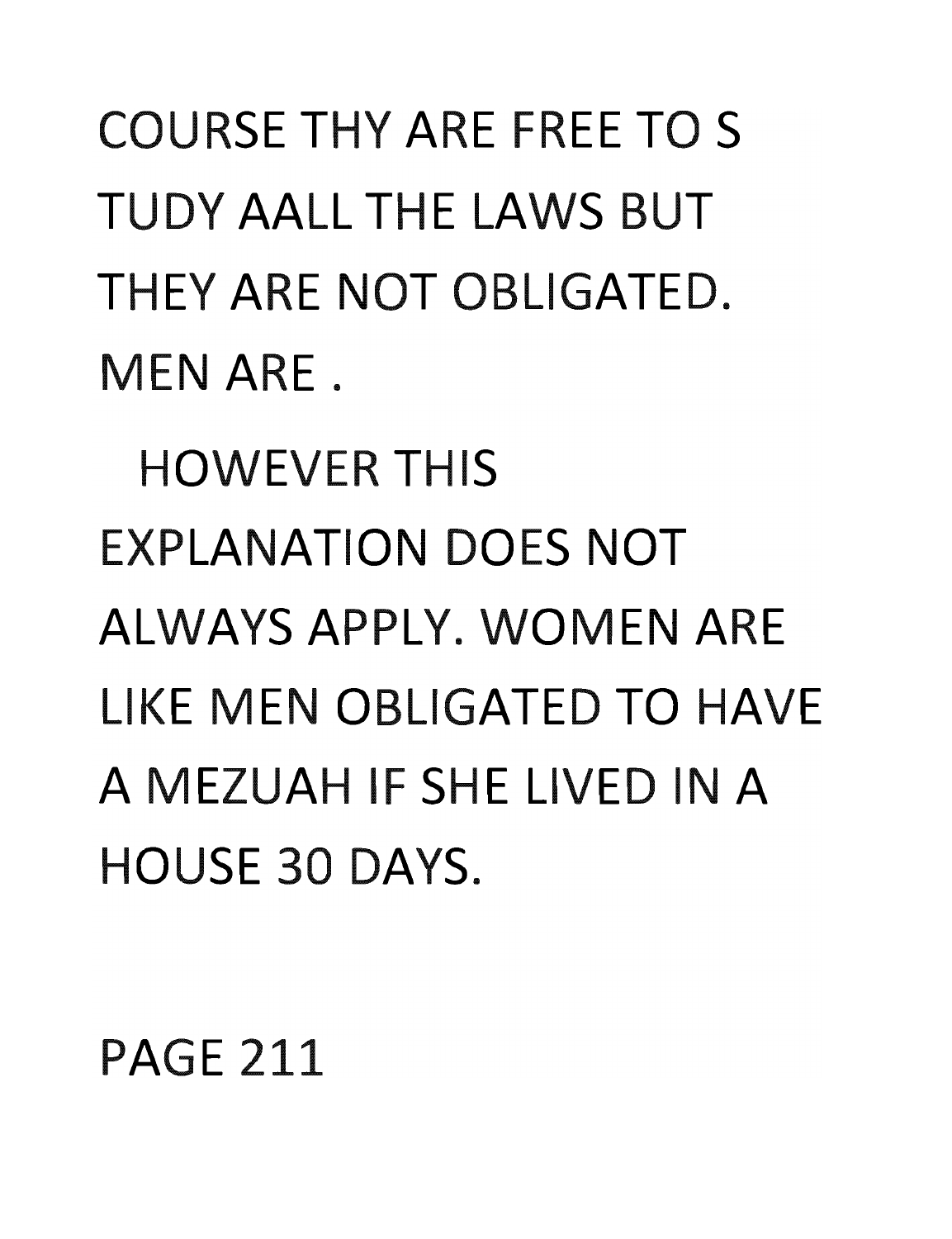NEVERTHELESS A SCROLL OF A MEZUZAH WRITTEN BY A WOMAN IS NOT KOSHER. REASON? ARUCH HASHULCHON IN YOREH **DAYOH** LAWS OF WRITING **SEFER TORAH CLAIMS THAT IT IS A CHOK A DIVINE LAW THAT** TRANSCENS RATIONAL UNDERSTANDING SIMILAR TO PAGE 212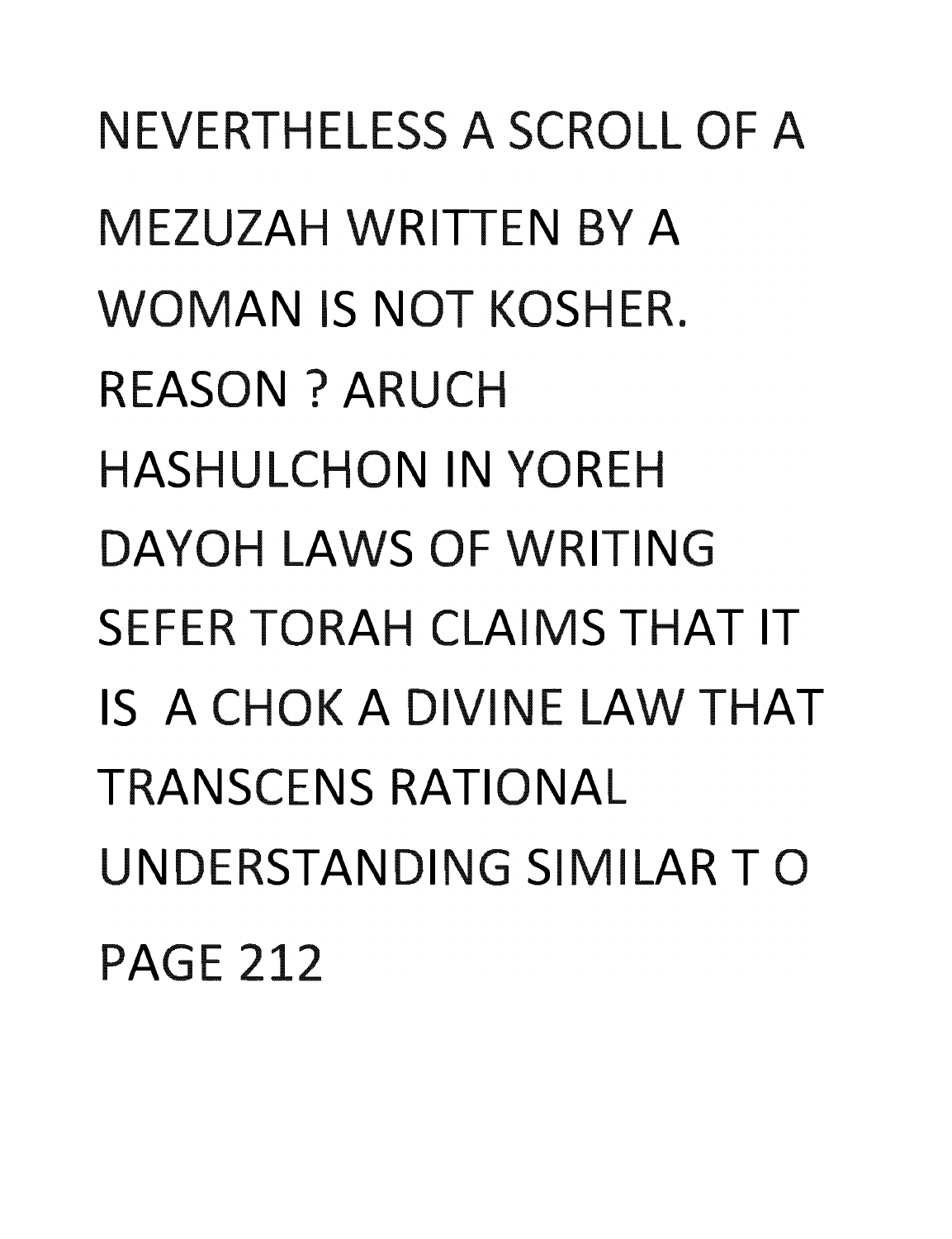THE LAWS OF SABBATH KOSHER NIDDAH FAMILY PURITY.

THIS EXPLATION **WHY** IT IS AGAINST JEWSH LAW **TO** HAVE **A WOMAN** AS A CANTOR

IS IN ADDITION **TO** THE FACT **THAT** IT IS FORBIDDEN **TO** HEAR WOMEN SINGING.

A WOMEN SINGING **AT** PRAYER PAGE 213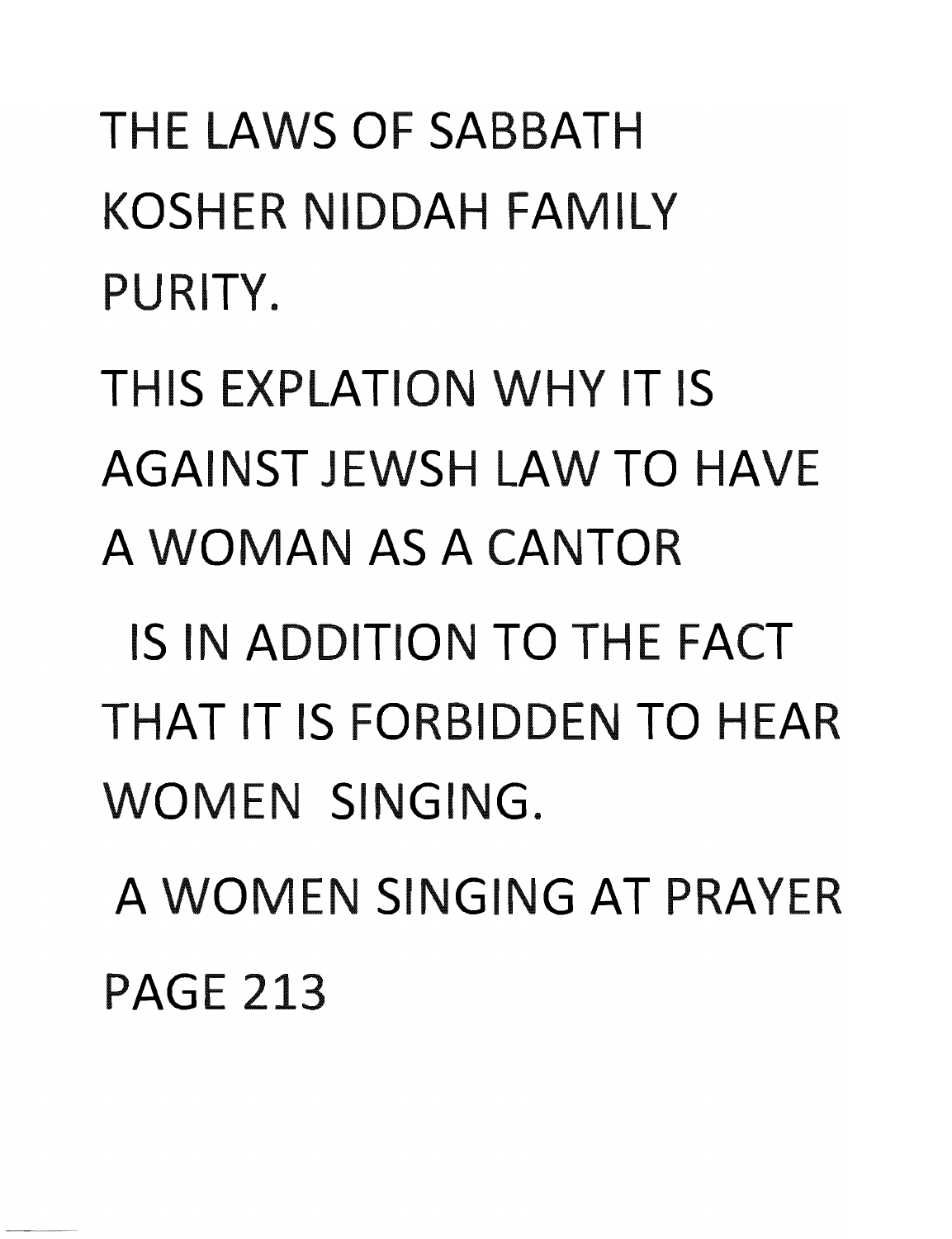IS A TRAVESTY **AND**  DISRESPECTFUL. IT UPROOTS THE SANCTITY OF PRAYERS **AND** MAKES A MOCKERY OF JEWISH LAW.

**THE FACT THAT REFORM&** CONSERVATIVES EMPLOY WOMEN CANTORS IS THE SAME AS CHURCHES EMPLOY WOMEN MINISTERS **WHO** ALSO SING CHURCH HYMNS.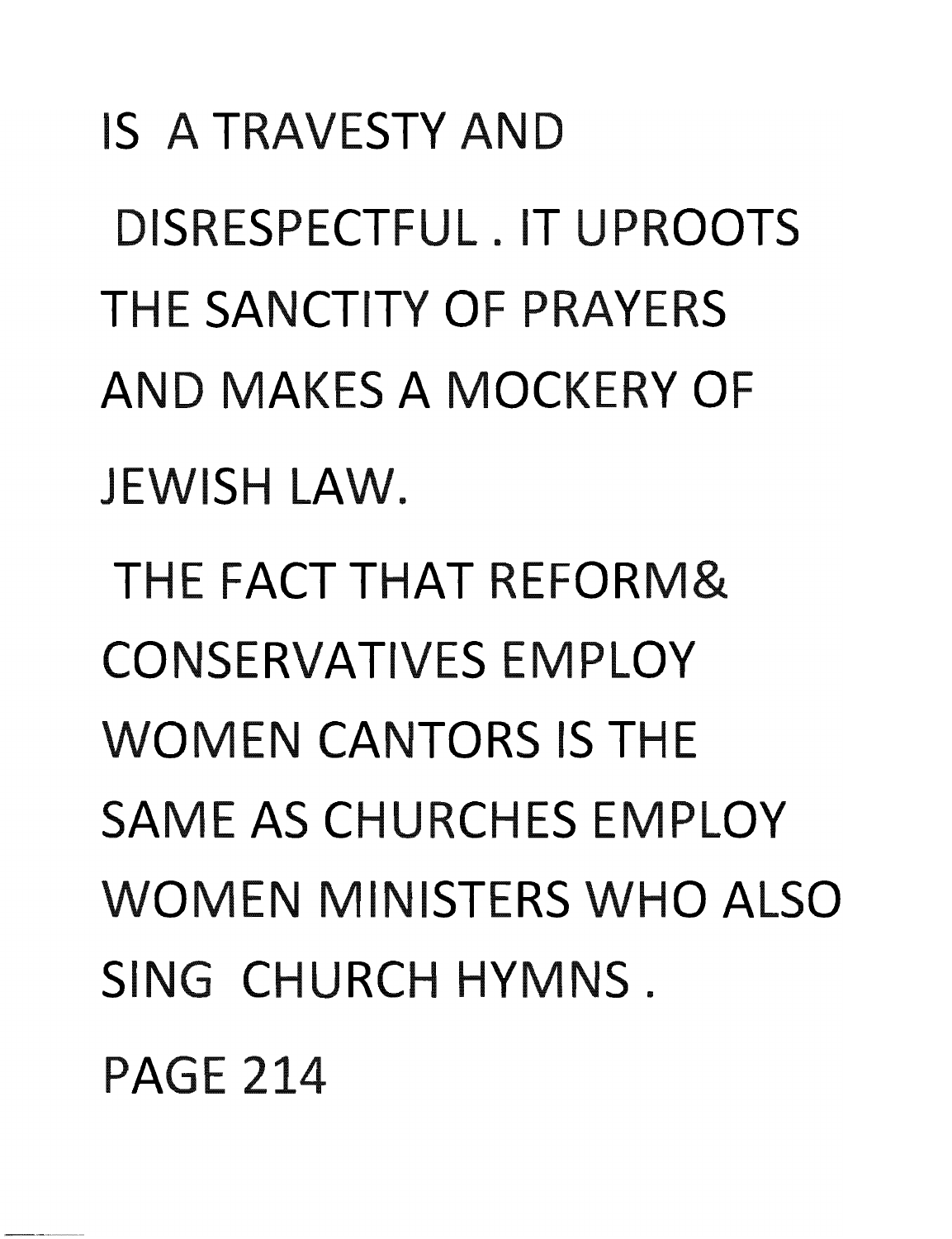REFORM **AND** CONSERVATIVES BEGAN BY TRYIMG **TO** IMITATE CHUCHES. **AT** ONE TIME IT WAS IMPOSSIBLE **TO** DISTINGUSH BETWEEN A REFORM TEMPLE **AND A** CHURCH. THE REFORM TEMPLES ASKED **TO** BE ADMITTED **TO** CHURCH BODIES PROVIDING THEY **DO NOT**  ACCEPT JESUS AS GOD. THE COUNCIL OF CHURCHES PAGE 215